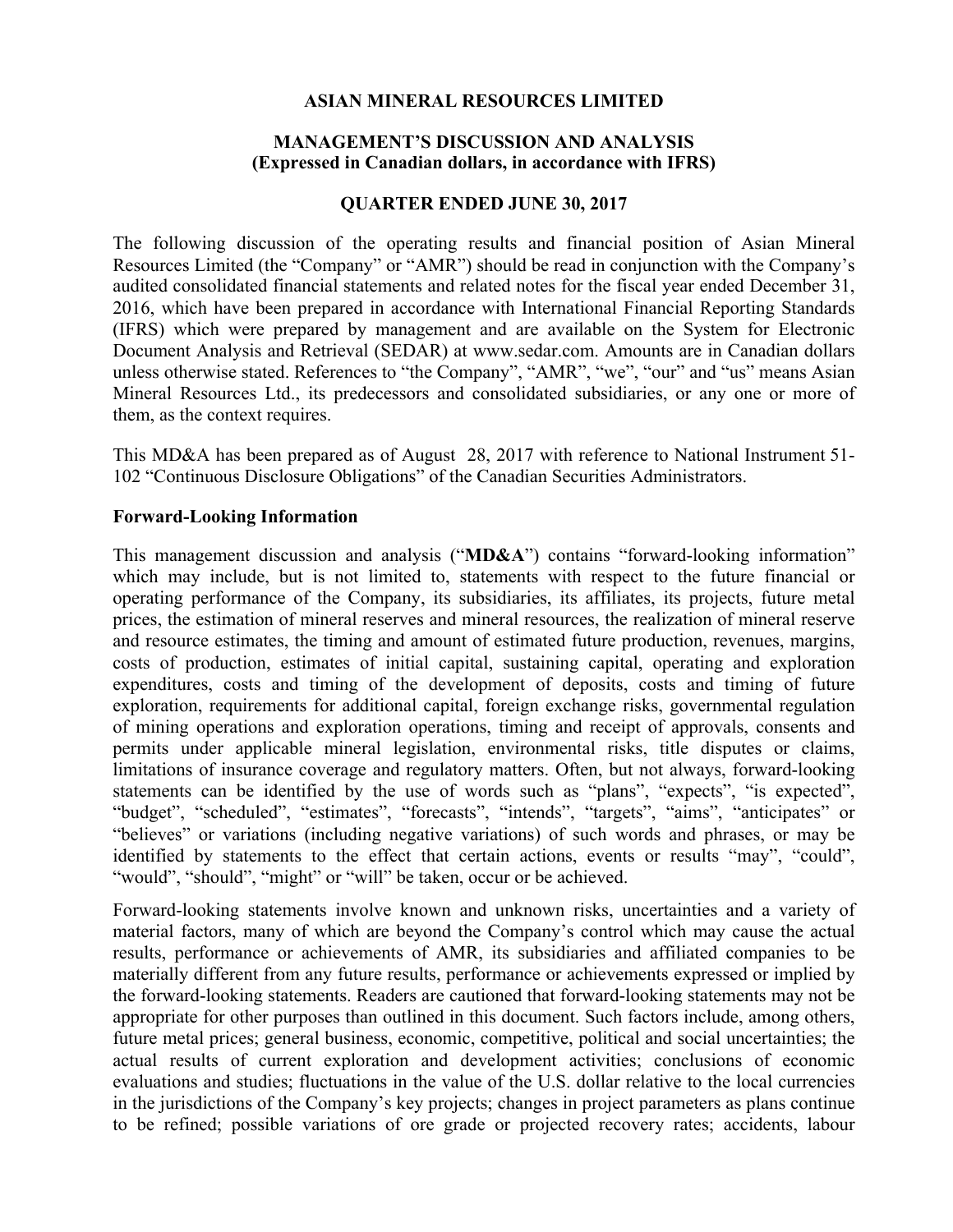disputes or slow-downs and other risks of the mining industry; climatic conditions; political instability, insurrection or war, civil unrest or armed assault; labour force availability and turnover; delays in obtaining financing or governmental approvals or in the completion of exploration and development activities; as well as those factors referred to in the section entitled "Risks and Uncertainties" section of the MD&A. The reader is also cautioned that the foregoing list of factors is not exhausted of the factors that may affect the Company's forward-looking statements.

Although the Company has attempted to identify important factors that could cause actual actions, events or results to differ materially from those described in forward-looking statements, there may be other factors that cause actions, events or results to differ from those anticipated, estimated or intended. Forward-looking statements contained herein are made as of the date of this document and, except as required by applicable law, the Company disclaims any obligation to update any forward-looking statements, whether as a result of new information, future events or results or otherwise. There can be no assurance that forward-looking statements will prove to be accurate, as actual results and future events could differ materially from those anticipated in such statements. Accordingly, readers should not place undue reliance on forward-looking statements.

In addition, please note that statements relating to "reserves" or "resources" are deemed to be forward-looking information as they involve the implied assessment, based on certain estimates and assumptions, that, the resources and reserves described can be profitably mined in the future.

#### **BUSINESS**

The Company was originally incorporated pursuant to the *New Zealand Companies Act* 1993. Effective December 31, 2004, it was continued as a British Columbia corporation under the *British Columbia Business Corporations Act*. The Company owns 100% of AMR Nickel Limited ("**AMRN**") and 100% of Asian Nickel Exploration Limited, both of which are incorporated pursuant to the laws of the Cook Islands. Through AMRN, the Company owns 90% of Ban Phuc Nickel Mines LLP ("**BPNM**"), a limited liability company established in 1993 under the laws of the Socialist Republic of Vietnam pursuant to a Foreign Investment Licence ("**FIL**") and a related Joint Venture Agreement and Charter whereby AMRN and Mineral Development Company ("**Mideco**"), an agency of the Ministry of Heavy Industry of Vietnam, formed BPNM to jointly explore and develop what was originally a 600 km<sup>2</sup> area designated in the FIL and is now 150 km<sup>2</sup> in Son La Province in north west Vietnam. Ownership of BPNM was originally held by AMRN as to 70% and by Mideco as to 30%. Mideco subsequently assigned a 10% interest in BPNM to Son La Mechanical Engineering Company, a company which was privatized and renamed Son La Mechanical Engineering Joint Stock Company ("**Coxama**"). In mid-2006, AMRN acquired Mideco's 20% interest so as to increase its interest to its current 90%.

The FIL was replaced in 2006 by an investment certificate issued under a new Law on Enterprises which provides for the establishment, management, organization and operation of various types of business enterprise carrying on business in all economic sectors in Vietnam and an Investment Law which replaced the legislation under which the FIL was granted. Concurrently, the Joint Venture Agreement and Charter were amended to conform with the new legislation and the revised ownership of BPNM. Development of the Project was completed in mid-2013 and commercial production was reached in November 2013.

In late 2010, the Vietnamese Government passed a new law, the Mineral Law 2010. Decree 15 of the law included a new statutory fee titled "mining rights grant fee". The Mineral Law 2010 provided the fee to be determined based on price, reserve, quality and type of the relevant mineral; however, until late 2013, both the Mineral Law 2010 and the Decree 15 did not specify the formula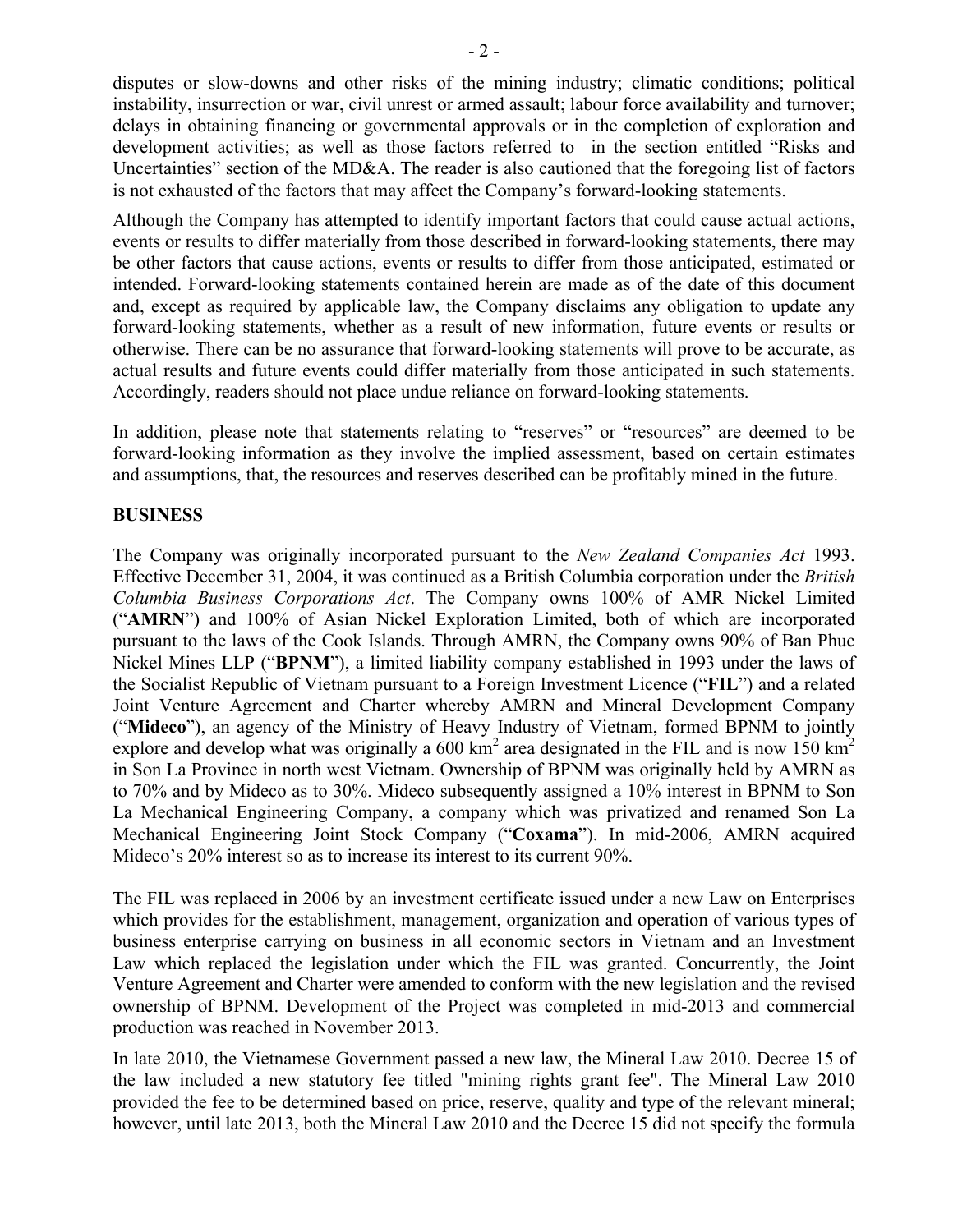for calculation and thus there was no basis to estimate the fee payable. In November 2013, the Vietnamese Government issued Decree 203 which outlined the formula to calculate the mining rights grant fee and on that basis the Company estimated the cost of the fee and recognized a provision of \$4.6 million in its 2013 consolidated financial statements. On 6 February 2015, the Company received Decision No. 288/QD-BTNMT issued by the Ministry of Natural Resources and Environment ("MONRE") to amend the contents specified in the Mineral Mining License. In the Decision, the mining rights grant fee was fixed at \$2.9 million and is payable in annual installments over the three years from 2015 to 2017.

In July 2014, the Company's subsidiary, BPNM was awarded a mineral exploration license ("Exploration License") and commenced an exploration programme which provides for the exploration of nickel-copper mineralization over a significant area around its operating Ban Phuc nickel mine in Son La, Vietnam. Highlights of the Exploration License are:

- Provides BPNM with exclusive rights to explore within 49.7 km2 of Son La province, Vietnam.
- Immediate focus on targeted extensions to the Ban Phuc mine.
- Encompasses multiple high-priority targets already identified and well understood by BPNM through its surface exploration programme.
- Following successful exploration, allows BPNM to apply for and obtain additional mining licences with no auction requirements (subject to positive feasibility study and EIA).

### **Second quarter Highlights**

- Ban Phuc has continued to maintain its strong safety performance while in care and maintenance.
- No reportable environmental incidents. Environmental monitoring remains in place through care and maintenance with all results within target limits.
- During the 2017 second quarter the Company entered into a net smelter royalty return agreement (the "NSR Agreement") with Cobalt 27 Capital Corp. ("Cobalt 27") related to the sale of cobalt by AMR from its Ta Khoa concession in Vietnam. Under the terms of the NSR Agreement, AMR will receive C\$300,000 equivalent in common shares of Cobalt 27 in exchange for granting Cobalt 27 a 3% net smelter return on sales of cobalt from the Ta Khoa concession. The price per common share will be equal to the price per common share offered by Cobalt 27 pursuant to its offering of common shares (the "Cobalt 27 Offering") under its preliminary prospectus dated April 21, 2017

### **Outlook for 2017**

- AMR successfully transitioned into care and maintenance in the last quarter of 2016. Ongoing maintenance of the infrastructure will continue to maintain the plant in a ready state and capable of rapidly returning to production.
- Environmental monitoring and compliance reporting forms an ongoing key component of the care and maintenance activities.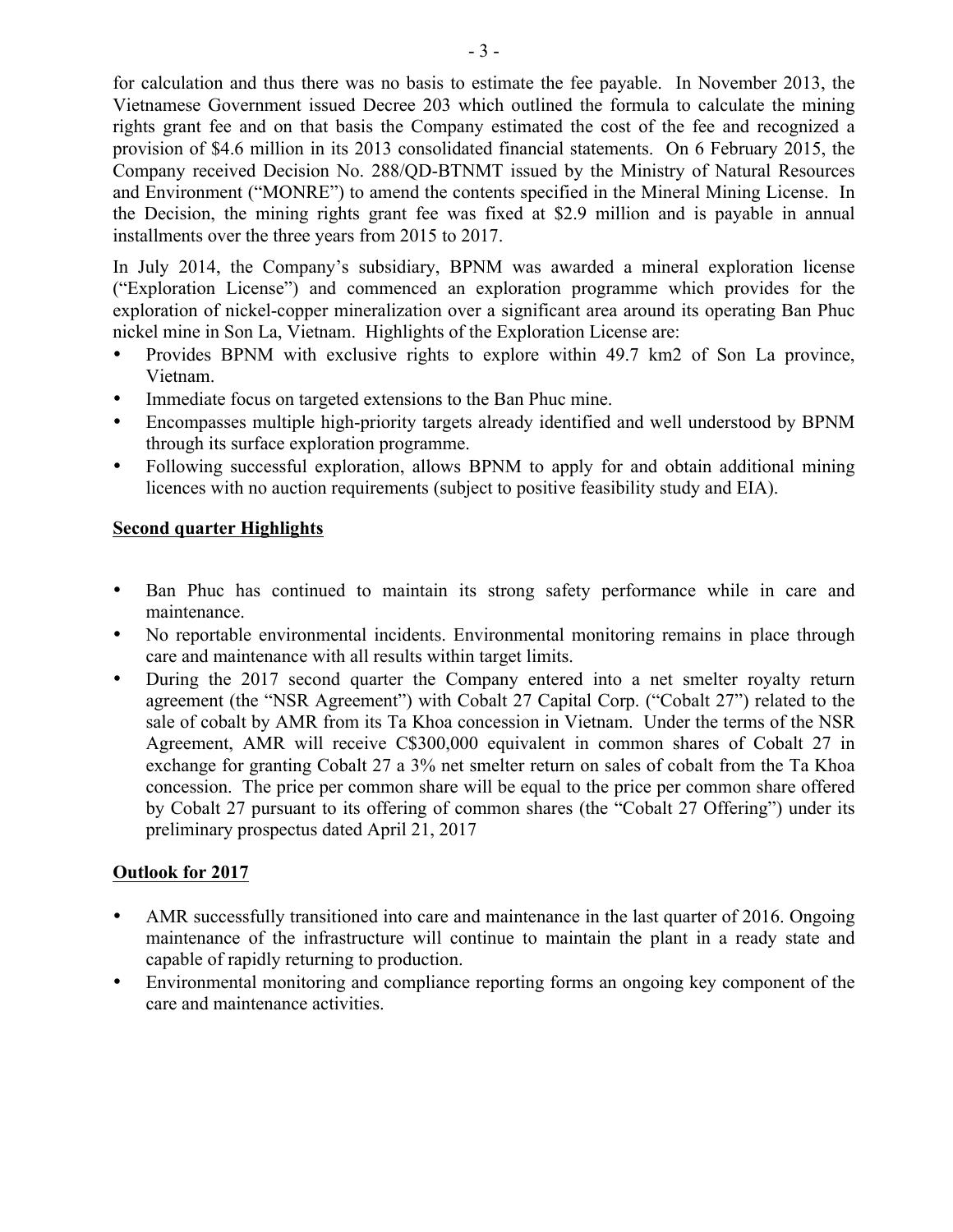In March a NI 43-101 Technical Report on the Ta Khoa (Ni Cu  $Co \pm PGE$ ) Prospects was completed. Within the technical report's executive summary it was concluded:

*' The concession area lies in the Song Da rift, a major crustal suture zone, which is part of a broader northwest trending corridor of deep continental rifting known as the Red River Fault Zone. The area is an excellent geological address in a geotectonic and structural zone that has many favourable factors for development of Ni-Cu deposit types such as Norilsk (Russia) and Jinchuan (China). Evidence for magmatism on a regional scale adds to this picture.* 

*Considerable potential exists in the district for large-tonnage, lower-grade deposits of disseminated sulphides within ultramafic intrusions, similar to the DISS style mineralisation. Regional exploration in the Ta Khoa corridor has identified an extensive system of maficultramafic intrusives, a remarkable number of which have associated Ni-Cu massive or disseminated sulphide mineralization.'*

The scientific and technical information in the March 2017 NI 43-101 Techncial Report on the Ta Khoa Prospects were reviewed and approved by D.B. Mapleson, FAUSIMM, of BM Geological Services Pty Ltd, and B.A. Grguric, FAIG, of Mineralium Pty Ltd. Both Mr Mapleson and Mr Grguric are Independent Qualified Persons within the meaning of NI 43- 101.

The Ban Phuc exploration team are continuing with low level exploration activities, which includes field mapping, trenching and soil sampling. In May 2017 an internal study was completed which prioritizes drilling targets at 5 key prospects. The study included detailed budgetary planning.

Further design planning and analysis of the Ban Phuc disseminated resource will continue with the Company working to conclude a PEA level report, as well as initial planning for a concept study on an open pit design on the Disseminated Resource.

• During the second quarter the Vietnam General Department of Taxation (GDT) commenced an audit of BPNM for the years from 2010 to 2016. The Company awaits the final report on the results of their review.

### **THE QUARTER IN REVIEW**

### **BAN PHUC MINE**

Most of the existing massive sulphide vein ("MSV") reserves at Ban Phuc has been mined. The focus at Ban Phuc is to continue ongoing low-level exploration work in the immediate term in line with future growth plans.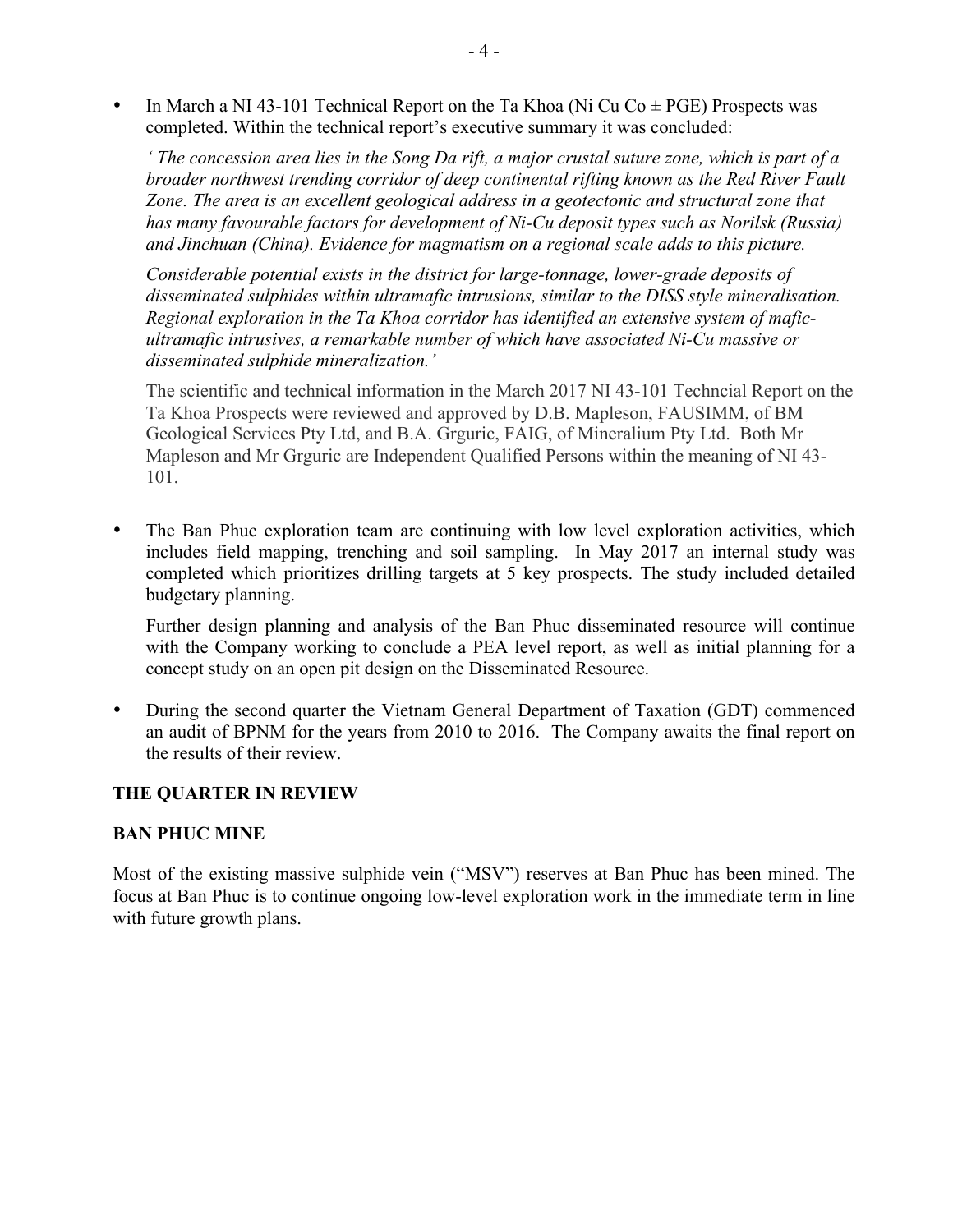# **PRODUCTION RESULTS**

|                                            | <b>Quarter June</b><br>30, 2017 | <b>Quarter June</b><br>30, 2016 |
|--------------------------------------------|---------------------------------|---------------------------------|
| Ore Mined (tonnes)                         |                                 | 78,065                          |
| Ore Milled (tonnes)                        |                                 | 78,084                          |
| Ni Concentrate Produced (dmt)              |                                 | 13,476                          |
| Average Ni grade (%)                       |                                 | 1.87                            |
| Ni recovery $(\%$ )                        |                                 | 87                              |
| Ni concentrate grade $(\% )$               |                                 | 9.7                             |
| Ni contained metal in concentrate (tonnes) |                                 | 1,318                           |
| Ni payable metal in concentrate (tonnes)   |                                 | 863                             |
| Average Cu grade $(\%)$                    |                                 | 0.87                            |
| Cu recovery $(\%$ )                        |                                 | 93                              |
| Cu concentrate grade $(\% )$               |                                 | 4.8                             |
| Cu contained metal in concentrate (tonnes) |                                 | 640                             |
| Cu payable metal in concentrate (tonnes)   |                                 | 304                             |

## **FINANCIAL SUMMARY**

# **Selected Quarterly Information**

|                                       | <b>Quarter to</b><br>June 30, 2017 | <b>Quarter to</b><br>June 30, 2016<br>- Restated | <b>Quarter to</b><br>June 30, 2015 | <b>Quarter to</b><br>June 30, 2014 |
|---------------------------------------|------------------------------------|--------------------------------------------------|------------------------------------|------------------------------------|
| <b>Sale Revenues</b>                  | \$0.00                             | \$7,467,406                                      | \$21,834,182                       | \$15,333,509                       |
| Interest Income                       | \$3,102                            | \$5,892                                          | \$193                              | \$799                              |
| Net Income (Loss)                     | (\$1,321,335)                      | $(\$3,554,174)$                                  | $(\$2,536,735)$                    | \$2,960,852                        |
| Loss per common share (non-diluted)   | \$0.00                             | \$0.00                                           | \$0.00                             | \$0.00                             |
| Loss per common share (diluted)       | \$0.00                             | \$0.00                                           | \$0.00                             | \$0.00                             |
| <b>Total Assets</b>                   | \$4,345,272                        | \$23,698,857                                     | \$80,256,043                       | \$73,901,030                       |
| Total Long term financial liabilities | \$1,504,167                        | \$1,782,627                                      | \$13,026,971                       | \$22,912,443                       |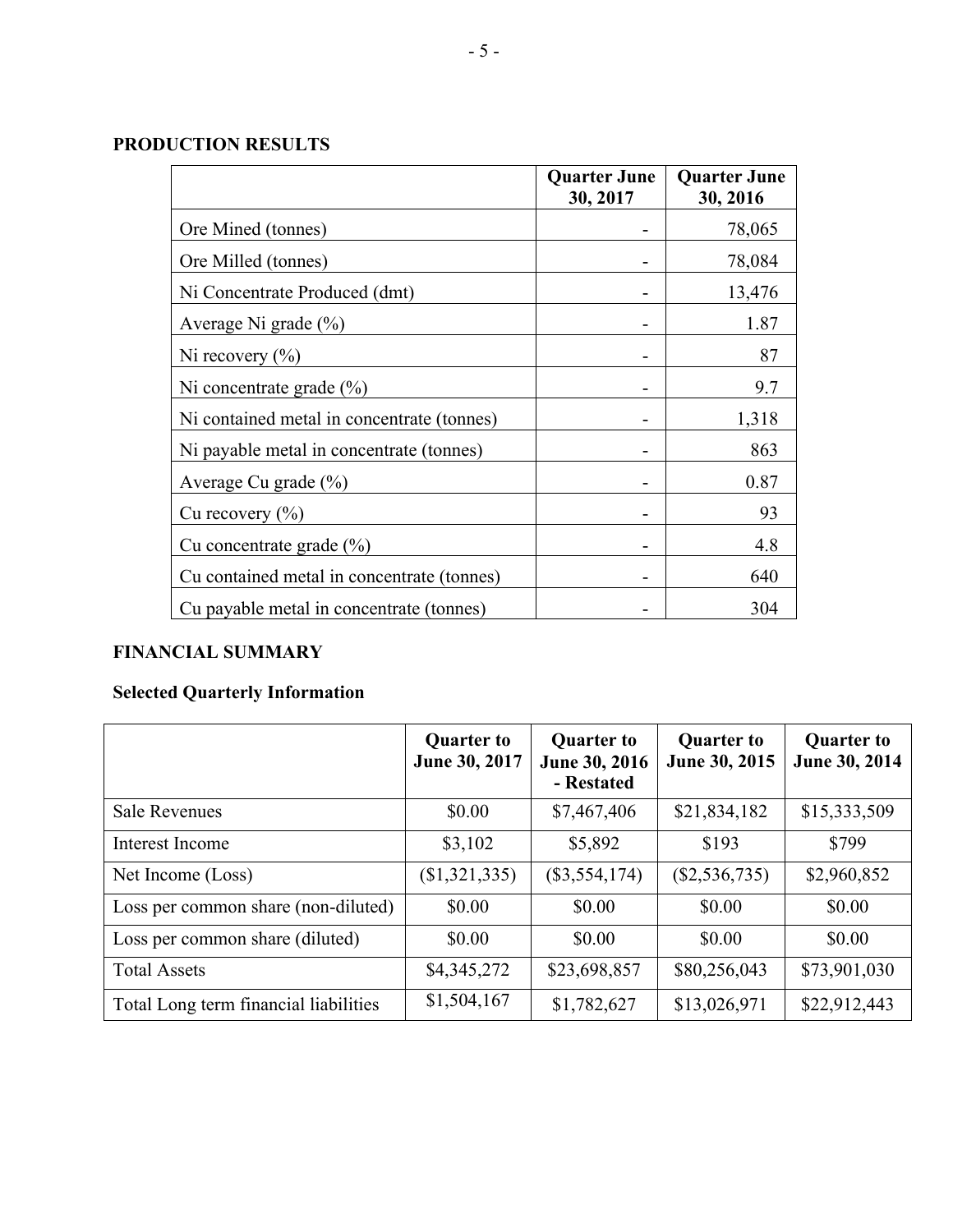|                                                          | <b>June 30,</b><br>2017 | Mar 31,<br>2017 | Dec 31,<br>2016 | Sep 30,<br>2016 | <b>Jun 30,</b><br>2016 |
|----------------------------------------------------------|-------------------------|-----------------|-----------------|-----------------|------------------------|
| Ore Mined (tonnes)                                       |                         |                 |                 | 56,889          | 78,065                 |
| Ore Milled (tonnes)                                      |                         |                 |                 | 59,370          | 78,084                 |
| Ni Concentrate Produced<br>(dmt)                         |                         |                 |                 | 9,145           | 13,476                 |
| Payable Nickel Produced<br>(tonnes)                      |                         |                 |                 | 601             | 863                    |
| Payable Copper Produced<br>(tonnes)                      |                         |                 |                 | 217             | 304                    |
| Ni Concentrate Sold (dmt)                                |                         |                 |                 | 11,895          | 10,151                 |
| Cash cost per Ni payable<br>produced tonne (1)           |                         |                 |                 | \$8,691         | \$9,122                |
| Total production costs per<br>Ni concentrate tonne $(2)$ |                         |                 |                 | \$13,813        | \$14,298               |

### **KEY OPERATING INFORMATION – BAN PHUC MINE**

- (1) Cash costs net of by-products per payable Ni concentrate tonne include mining, processing, transportation, selling costs and direct overhead, net of Cu and Co credits.
- (2) Total production costs per Ni tonne contained in concentrate include mining, processing, transportation, selling costs, direct overhead, depreciation and amortization at the operation sites.

### **Additional Disclosure for Venture Issuers without Significant Revenue (all figures relate to the Ban Phuc Property)**

|                                                                                                  | <b>Quarter to</b><br>June 30, 2017 | <b>Quarter to</b><br>June 30, 2016<br>- Restated | <b>Quarter to</b><br>June 30, 2015<br>- Restated |
|--------------------------------------------------------------------------------------------------|------------------------------------|--------------------------------------------------|--------------------------------------------------|
| Expensed exploration costs                                                                       | \$110,847                          | \$186,648                                        | \$156,206                                        |
| Expensed research and development<br>costs (net of depreciation)                                 | N <sub>il</sub>                    | N <sub>il</sub>                                  | Nil                                              |
| Building, infrastructure, mine, plant,<br>machinery, motor vehicles (net of<br>depreciation)     | \$14,594                           | \$2,030,210                                      | \$35,326,326                                     |
| Furniture and office equipment, licences<br>and franchises (net of<br>depreciation/amortization) | \$5,365                            | \$990,327                                        | \$3,017,103                                      |
| Construction in progress                                                                         | Nil                                | Nil                                              | \$5,459,691                                      |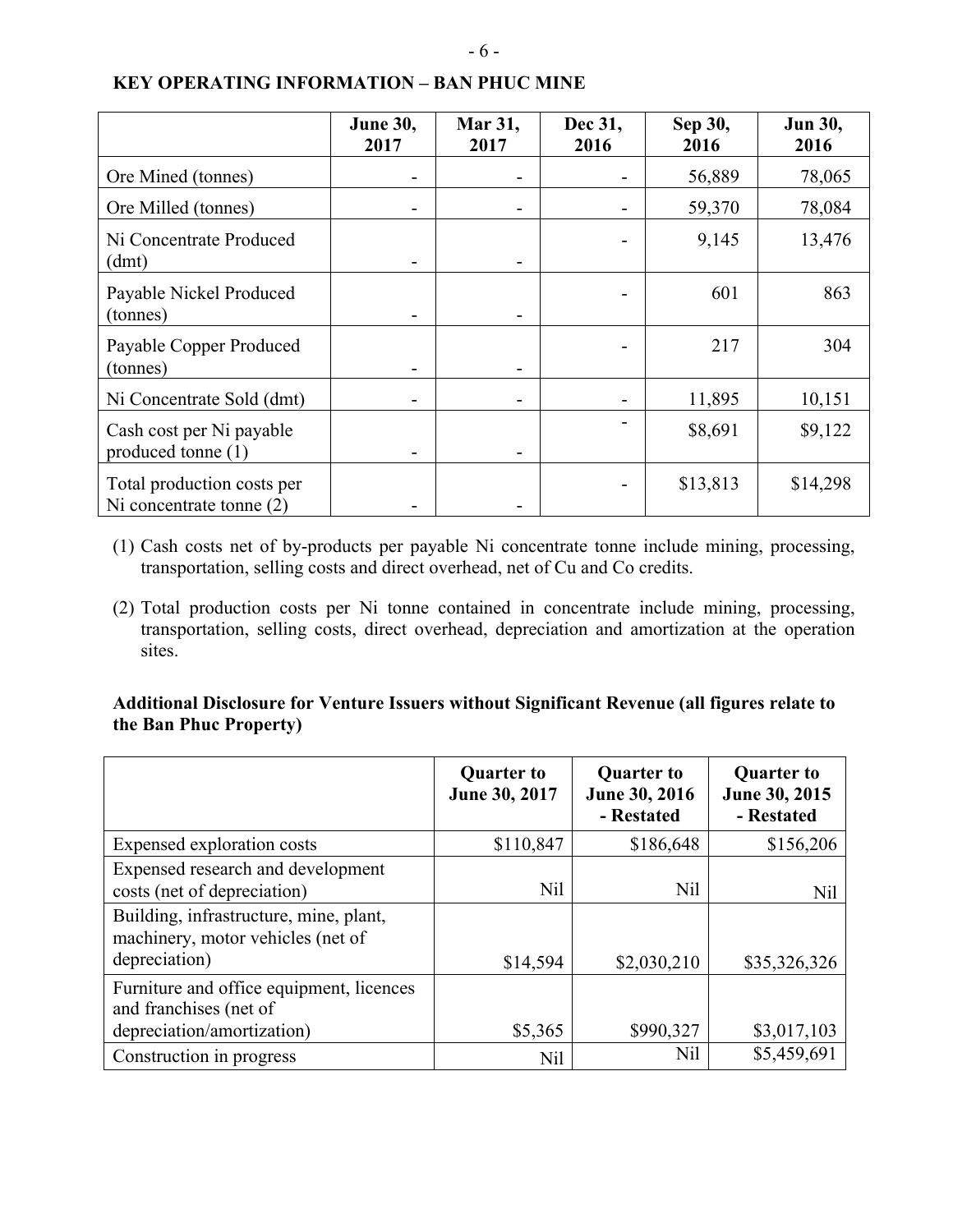### **Results of Operations for the Quarter Ended June 30, 2017**

For the quarter ended June 30, 2017 and 2016, AMR incurred a net loss of \$1,321,355 or \$0.00 (fully diluted \$0.00) per share and a net loss \$3,554,174 or \$0.00 (fully diluted \$0.00) per share, respectively.

The Ban Phuc mine was placed on care and maintenance in the fourth quarter of 2016. Therefore the Q2 2016 comparative data reflects full production, while Q2 2017 contains no production revenues or costs.

The detailed operating results for the quarters ended June 30, 2017 and 2016 as follows:

|                                              |      | 2017        |              | 2016          |
|----------------------------------------------|------|-------------|--------------|---------------|
| Revenue                                      |      | \$          | $\mathbb{S}$ | 7,467,406     |
| Costs of sales                               |      |             |              |               |
| Production costs                             |      |             |              |               |
| Mining production costs                      |      |             |              | (3,665,087)   |
| Processing costs                             |      |             |              | (1, 136, 849) |
| Other production costs                       |      |             |              | (551, 190)    |
| Depreciation and amortization                |      |             |              | (3,503,005)   |
| Changes in inventories of finished goods and |      |             |              |               |
| work in process                              |      |             |              | 2,296,395     |
| Royalty                                      |      |             |              | (747,769)     |
| Concentrate transport and logistics          |      |             |              | (1,458,418)   |
| Operating income (loss)                      |      |             |              | (1,298,517)   |
|                                              |      |             |              |               |
| Care and maintenance costs                   |      |             |              |               |
| Site, camp administrative costs              |      | (217,269)   |              |               |
| Plant costs                                  |      | (42, 035)   |              |               |
| Mining costs                                 | (54) |             |              |               |
| Other costs                                  |      | (11, 231)   |              |               |
| General administrative expenses              |      |             |              |               |
| Salaries, wages and benefits                 |      | (345, 435)  |              | (403, 503)    |
| Taxes & fees                                 |      |             |              | (940, 261)    |
| Professional and regulatory                  |      | (237, 956)  |              | (141, 725)    |
| Travel                                       |      | (37,270)    |              | (28, 014)     |
| Office, administrative and share-based       |      |             |              |               |
| compensation                                 |      | (265, 532)  |              | (282, 333)    |
| Exploration                                  |      | (110, 847)  |              | (186, 648)    |
| Finance income                               |      | 3,102       |              | 5,892         |
| Finance expenses                             |      | (120, 276)  |              | (36, 728)     |
| Other income (expense)                       |      | 63.448      |              | (242, 337)    |
| Loss for the period                          | \$   | (1,321,355) | $\mathbb{S}$ | (3, 554, 174) |

There were no shipments of concentrate in Q2 2017, as compared to Q2 2016 when revenues of \$7.47 million comprised two shipments of nickel concentrate sales of 11,000 wmt sold.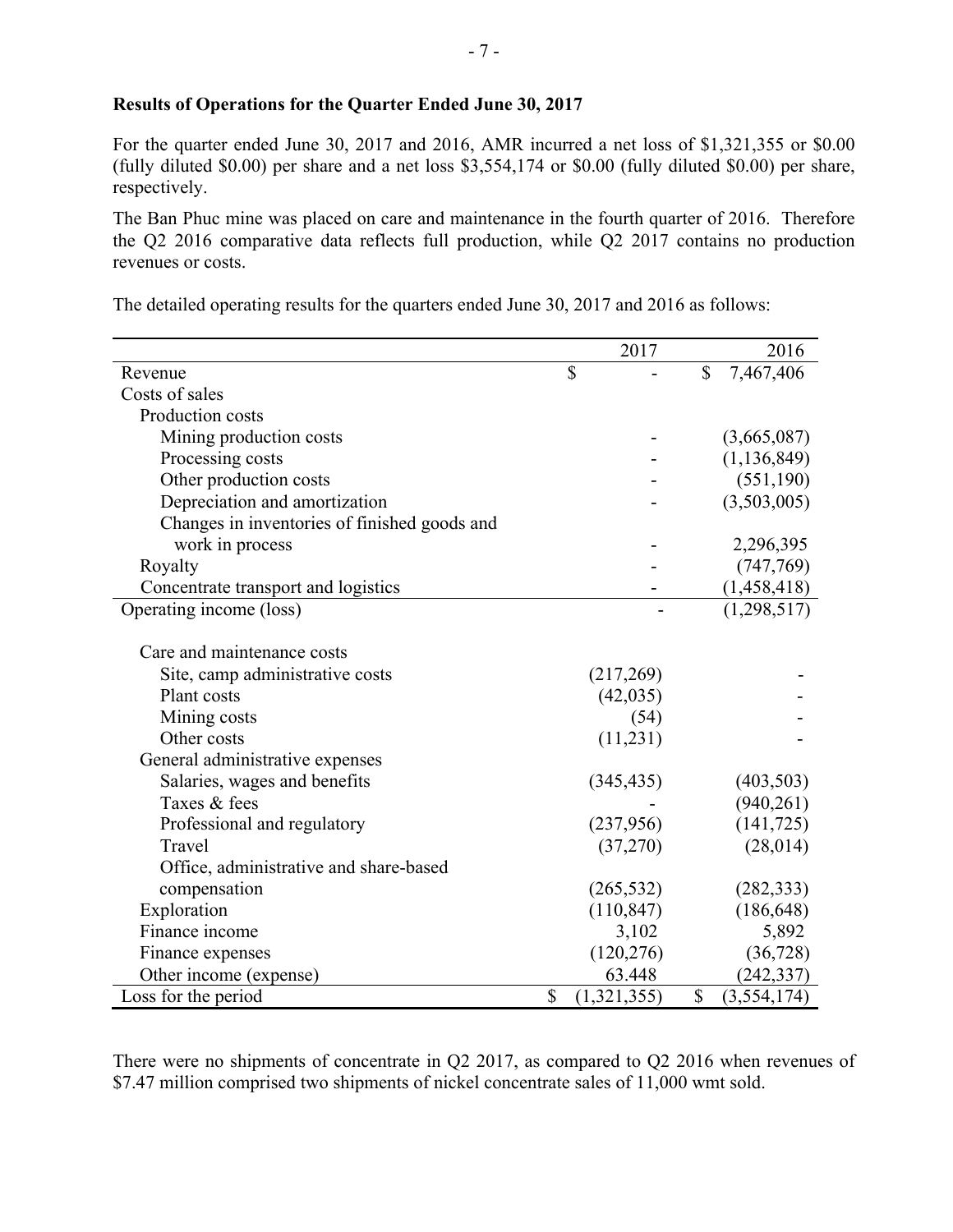Production costs:

Given the Q4 2016 move to care and maintenance for the Ban Phuc mine there were no production related costs incurred during 2017.

- No mining production costs in Q2 2017, as compared with \$3.67 million in the same quarter of 2016.
- No processing costs in Q2 2017, as compared to \$1.14 million in Q2 2016.
- 'Other' production costs include maintenance, health and safety, environment, logistics and site administration costs. There were no 'other' production costs in Q2 2017 as compared to \$0.55 million in Q2 2016.
- Depreciation and amortization expenses are calculated utilizing (i) straight-line method for building, machinery, motor vehicles, infrastructure, office furniture and equipment, licenses and franchises; and (ii) unit of production (UoP) based on actual ore mined in the month and remaining mineral reserve for plant and mine development. No production depreciation and amortization expense were incurred in Q2 2017 (Q2 2016: \$3.5 million) as the production assets were fully depreciated during 2016.
- Changes in inventories of finished goods and work in process represent net movement between the value of nickel concentrate produced and moved to stock and the value of nickel concentrate sold during the year. This cost was nil for Q2 2017 compared with \$2.3 million in Q2 2016.
- The royalty payable to the Vietnamese Government is calculated at 10% of either (i) the value of nickel concentrate sale price less export tax, processing, bagging, road freight, customs and warehouse costs; or (ii) exploited ore quantity converted from sold nickel concentrate quantity and the royalty taxable minimum price (minimum price) of VND1,660,000/ore tonne. Whichever method generates a higher tax payable amount is applied. In 2015, the price realized for nickel concentrate decreased and the sales price less export tax, processing, bagging, road freight, customs and warehouse costs was lower than VND1,660,000/ore tonne, therefore the Company applied the minimum price. Royalty expense is recorded when revenue from the sale of nickel concentrate is recognized.

No royalty tax was recognized in Q2 2017 while the royalty tax in Q2 2016 was \$0.75 million.

• Concentrate transport and logistics costs comprise in-land and sea freight costs related to the quantity of nickel concentrate sold. No concentrate transport and logistics costs were incurred in Q2 2017, while \$1.46 million was recorded in Q2 2016 reflecting two shipments.

Care and maintenance costs:

Ban Phuc commenced recording care and maintenance costs in Q1 2017. Q2 2017 care and maintenance costs include: (i) \$0.22 million site and camp administrative costs; and (ii) \$0.05 million plant, mining and other care & maintenance costs.

General administrative expenses:

Salaries, wages and benefits costs reduced to \$0.35 million in Q21 2017 from \$0.40 million in Q21 2016 reflecting a reduced number of employees due to the change in production status.

• Taxes and fees include foreign contractor withholding tax ("FCT"), environment protection fees ("EPF") and amortized mining right grant fee ("MRGF"). EPF was calculated and MRGF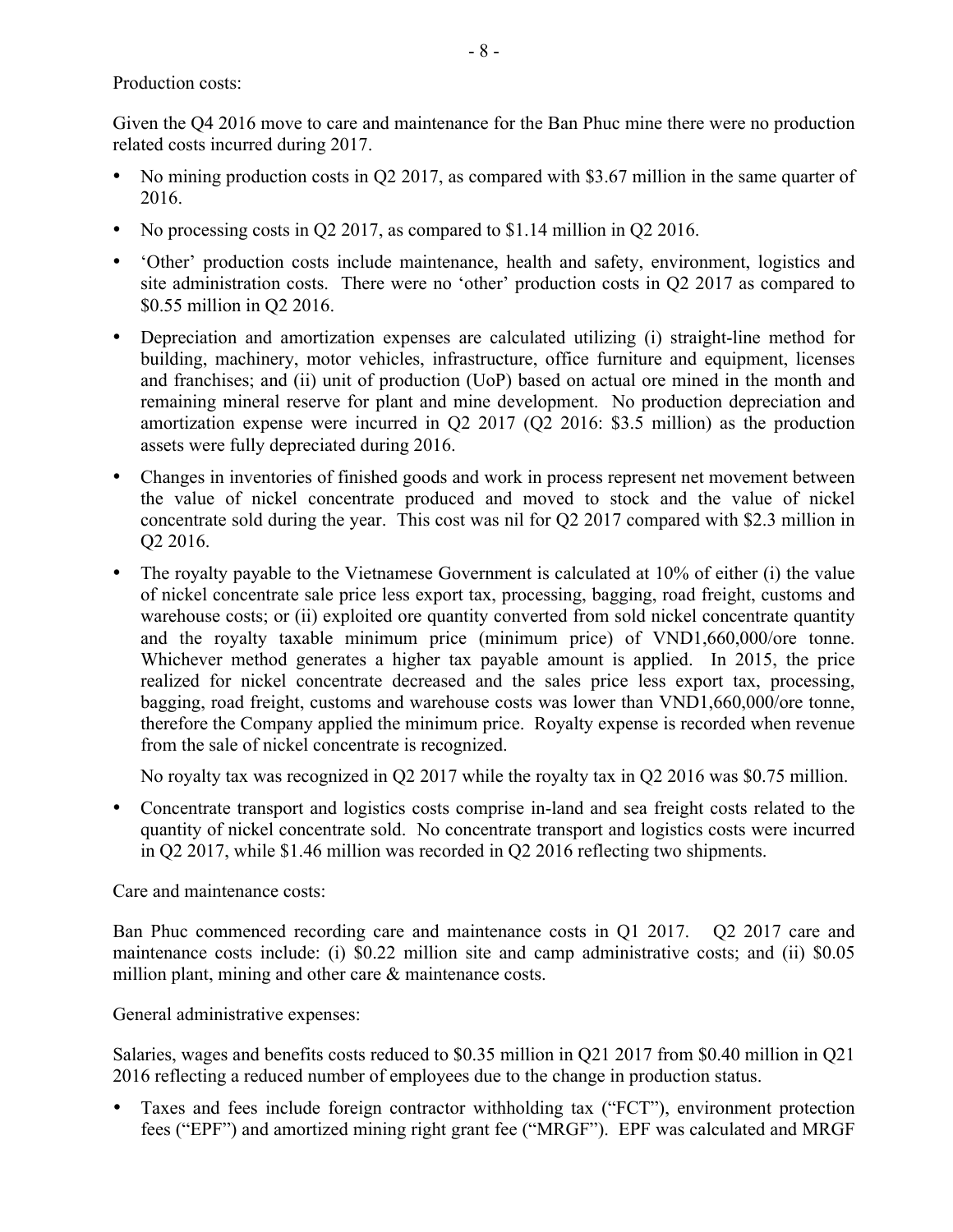was amortized based on actual ore mined during the year. Given there were no mining activities in Q2 2017, there were no related taxes and fees.

- Professional, regulatory and other fees rose to \$0.24 million in Q2 2017 from \$0.14 million in the same 2016 quarter. This increase represented consultant fees for legal review, licenses  $\&$ permits in Q2 2017.
- There was an increase to \$0.04 million in travel expenses in Q2 2017 from \$0.03 million in Q2 2016 reflecting consultancy travel costs and contract completion departure costs for management personnel.
- Office, administrative and share-based compensation costs decreased minimally to \$0.27 million in Q2 2017 from \$0.28 million in Q2 2016.

Exploration costs decreased to \$0.11 million in Q2 2017 from \$0.19 million in Q2 2016 due to reduced exploration activities and headcount during the 2017 quarter.

Financial expenses are primarily comprised of unrealized foreign exchange losses incurred when the Company revalues U.S. dollar balances into Canadian dollars and the FCT of intercompany loan interest expense. Financial expenses increased to \$0.12 million in the first quarter 2017 from \$0.04 million in the same quarter in 2016.

Other comprehensive income for the quarter result from movements in the US dollar relative to the Canadian dollar as applied to the translation of the Company's Vietnamese subsidiary whose functional currency is the US dollar. The US dollar: Canadian dollar exchange rate increased to 1.298 at June 30, 2017 from 1.292 at June 30, 2016. The movement between quarters resulted in other comprehensive income of \$0.2 million in Q2 2017 (Q2 2016: \$0.2 million)

### **LIQUIDITY AND CAPITAL RESOURCES**

As at June 30, 2017, the Company had on hand cash and cash equivalents of \$2.7 million (December 31, 2016: \$5.5 million).

Cash generated in operating activities decreased by \$2.1 million to the use of \$1.6 million in Q2 2017 from the generation of \$0.5 million in the equivalent 2016 period. This reduction reflects a \$2.2 million decrease in the current quarter's loss, offset by a \$0.8 million decrease in non-cash operating working capital, and a \$3.5 million decrease in items not involving cash, primarily depreciation and amortization.

Cash used in investment activities increased to \$0.04 million during the second quarter of 2017 (2016: \$0.01 million), representing the change in foreign exchange on non-current liabilities.

No cash was used in financing activities during the second quarter of 2017 and 2016.

The Company requires a cash injection during the fourth quarter of 2017 in order to meet anticipated expenditures. A number of options for fundraising are currently being explored, while further cost cutting is being undertaken.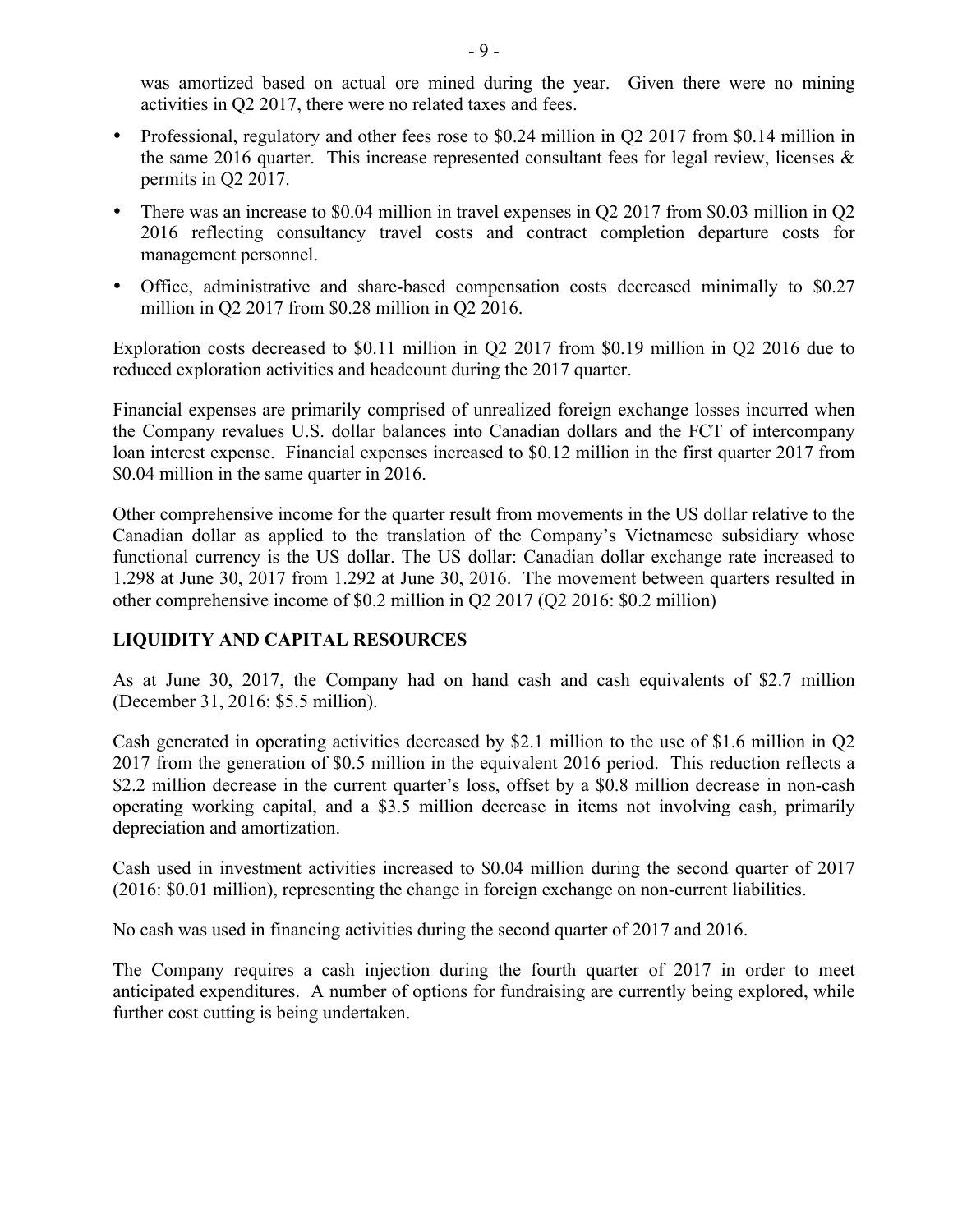# - 10 -

|                                        | Payment due by period |                     |               |  |  |
|----------------------------------------|-----------------------|---------------------|---------------|--|--|
|                                        | <b>Total</b>          | Less than 1<br>vear | $1 - 3$ years |  |  |
| Purchase obligations                   | 738,304               | 738,304             |               |  |  |
| Other obligations (taxes $\&$<br>fees) | 8,011,924             | 6,507,757           | 1,504,167     |  |  |
| Total                                  | 8,750,228             | 7,246,061           | 1,504,167     |  |  |

The Company had the following contractual obligations at June 30, 2017:

# **Summary of Quarterly Results**

|                                                     | June 30,<br>2017             | Mar 31,<br>2017          | Dec 31,<br>2016 | Sep 30,<br>2016 | Jun 30,<br>$2016 -$<br><b>Restated</b> | Mar 31,<br>2016 | Dec 31,<br>2015  |
|-----------------------------------------------------|------------------------------|--------------------------|-----------------|-----------------|----------------------------------------|-----------------|------------------|
| Concentrate<br>Sold (dmt)                           | $\blacksquare$               |                          | 4,707           | 11,895          | 10,151                                 | 20,984          | 29,873           |
| <b>Sale revenues</b>                                |                              | \$536,927                | \$4,691,970     | \$10,938,261    | \$7,467,406                            | \$16,121,857    | \$22,064,379     |
| <b>Interest income</b>                              | \$3,102                      | \$1,101                  | \$119,592       | \$1,502         | \$5,892                                | \$7,709         | \$5,200          |
| <b>Royalty</b>                                      | ÷,                           | $\blacksquare$           | \$1,417,135     | \$411,605       | \$747,769                              | \$921,301       | \$2,654,845      |
| <b>Production costs</b>                             | $\overline{\phantom{a}}$     | $\blacksquare$           | \$5,979,222     | \$9,526,536     | \$6,559,736                            | \$12,671,144    | \$23,433,643     |
| Concentrate<br>transport<br><b>&amp;logistics</b>   | $\qquad \qquad \blacksquare$ | $\overline{\phantom{a}}$ | \$28,612        | \$1,118,869     | \$1,458,418                            | \$2,646,428     | \$3,129,052      |
| Care &<br>maintenance<br>costs                      | \$270,589                    | \$252,256                |                 |                 |                                        |                 |                  |
| General &<br>administrative<br>expenses             | \$886,193                    | \$732,442                | \$1,430,490     | \$2,128,853     | \$1,795,836                            | \$1,145,410     | \$3,321,824      |
| <b>Exploration</b>                                  | \$110,847                    | \$94,969                 | \$386,911       | \$143,922       | \$186,648                              | \$185,696       | \$231,541        |
| Other income/<br>(expense)                          | 63,448                       | \$51,543                 | $(\$224,508)$   | \$157,113       | $(\$242,337)$                          | $(\$28,134)$    | $(\$329,495)$    |
| <b>Net Loss</b>                                     | (\$1,321,355)                | $(\$594,336)$            | $(\$6,534,710)$ | $(\$2,266,763)$ | $(\$3,554,174)$                        | (\$1,504,045)   | $(\$37,728,574)$ |
| <b>Income (Loss)</b><br>per share (non-<br>diluted) | $(\$0.00)$                   | (\$0.00)                 | $(\$0.01)$      | (\$0.00)        | (\$0.01)                               | (\$0.00)        | (\$0.05)         |
| <b>Income (Loss)</b><br>per share<br>(diluted)      | $(\$0.00)$                   | (S0.00)                  | $(\$0.01)$      | (S0.00)         | (S0.01)                                | (\$0.00)        | (\$0.05)         |
| <b>Total Assets</b>                                 | \$4,345,272                  | \$5,688,062              | \$7,624,185     | \$13,694,309    | \$19,724,979                           | \$23,698,857    | \$29,281,822     |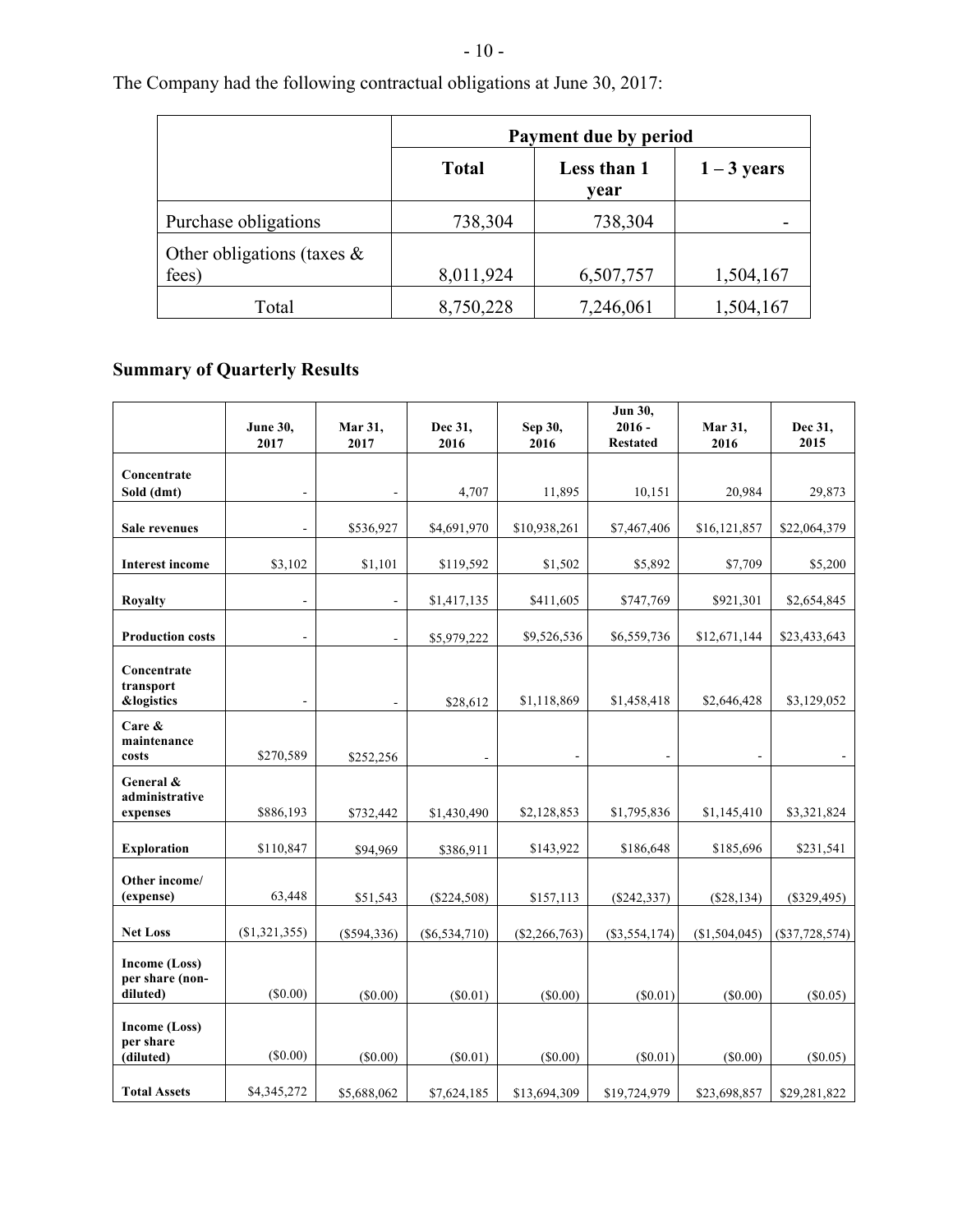|                                              | 2017              |              | 2016          |
|----------------------------------------------|-------------------|--------------|---------------|
| Revenue                                      | \$<br>536,927     | $\mathbb{S}$ | 23,589,262    |
| Costs of sales                               |                   |              |               |
| Production costs                             |                   |              |               |
| Mining production costs                      |                   |              | (9,187,009)   |
| Processing costs                             |                   |              | (2,660,964)   |
|                                              |                   |              |               |
| Other production costs                       |                   |              | (1,385,593)   |
| Depreciation and amortization                |                   |              | (7, 132, 932) |
| Changes in inventories of finished goods and |                   |              |               |
| work in process                              |                   |              | 1,135,618     |
| Royalty                                      |                   |              | (1,669,070)   |
| Concentrate transport and logistics          |                   |              | (4,104,845)   |
|                                              | 536,927           |              | (1,415,533)   |
|                                              |                   |              |               |
| Care and maintenance costs                   |                   |              |               |
| Site, camp administrative costs              | (414, 816)        |              |               |
| Plant costs                                  | (66, 034)         |              |               |
| Mining costs                                 | (1,238)           |              |               |
| Other costs                                  | (40, 757)         |              |               |
| General administrative expenses              |                   |              |               |
| Salaries, wages and benefits                 | (867, 894)        |              | (986, 716)    |
| Taxes & fees                                 |                   |              | (1,093,657)   |
| Professional and regulatory                  | (307, 291)        |              | (242, 558)    |
| Travel                                       | (53, 785)         |              | (167, 163)    |
| Office, administrative and share-based       |                   |              |               |
| compensation                                 | (389, 666)        |              | (451, 152)    |
| Exploration                                  | (205, 816)        |              | (372, 344)    |
| Other income (expense)                       | 114,991           |              | (270, 473)    |
| Finance income                               | 4,203             |              | 13,602        |
|                                              | (224, 516)        |              |               |
| Finance expenses                             |                   |              | (72, 225)     |
| Operating loss for the period                | \$<br>(1,915,692) | \$           | (5,058,219)   |

The detailed operating results of the six months ended June 30, 2017 and 2016 are as follows:

There was no shipment of concentrate in the first six months 2017, however revenue of \$0.5 million represents adjusted revenue recorded for final shipment based on mark-to-market prices as at December 31, 2016. In the same period in 2016 revenues of \$23.6 million comprised six shipments of nickel concentrate sales of 34,000 wmt sold.

Production costs:

The Ban Phuc mine moved to care and maintenance during the fourth quarter of 2016, as a result there have been no production costs during 2017.

- There were no mining production costs during the first half of 2017 compared to \$9.19 million in the same 2016 period.
- There were no processing costs in six months ended June 30, 2017 compared to \$2.66 million in the same period 2016.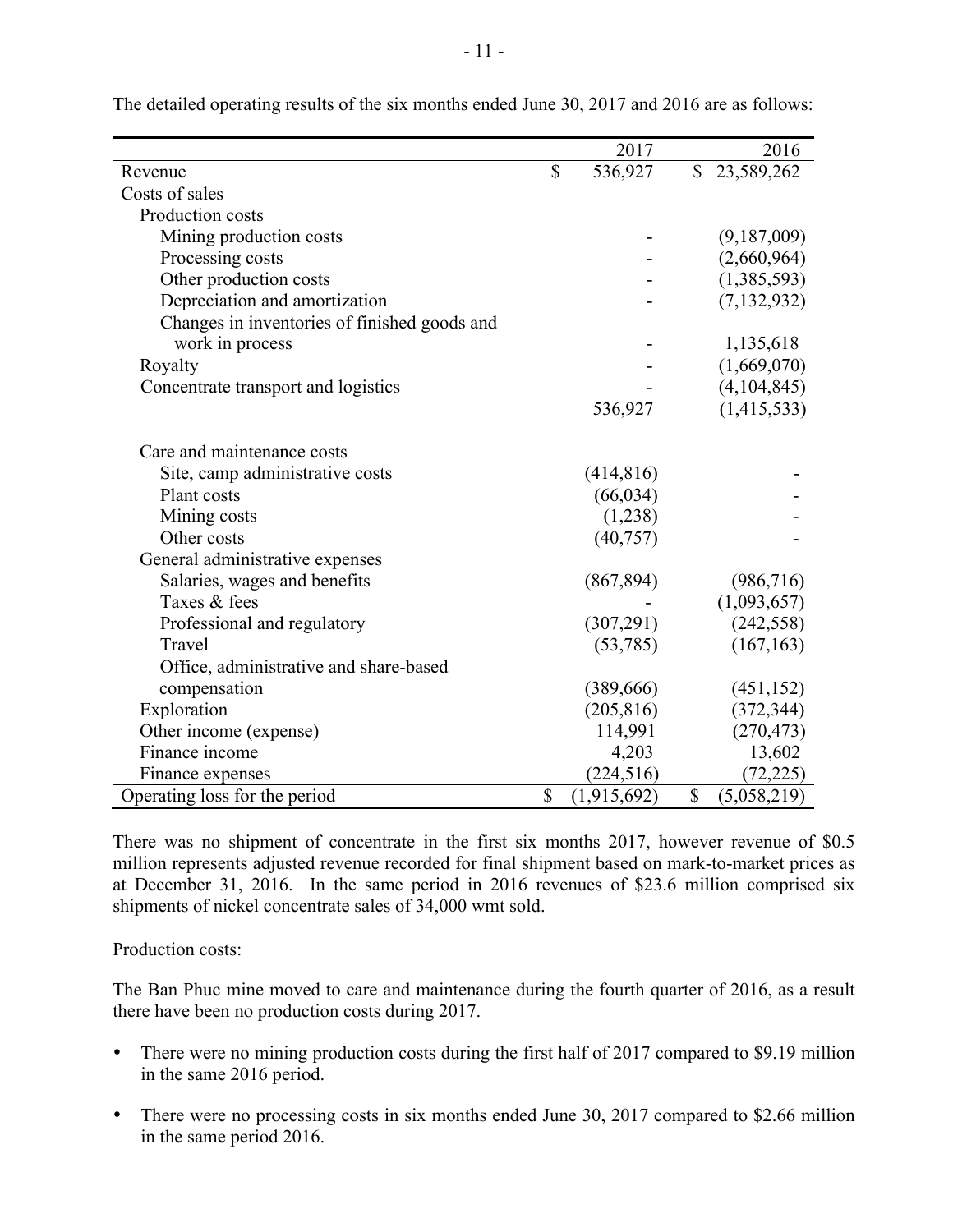- 'Other' production costs include maintenance, health and safety, environment, logistics and site administration costs. There were no 'other' production costs in the first six months of 2017 compared to \$1.39 million in the first half of 2016.
- Depreciation and amortization expenses are calculated utilizing (i) straight-line method for building, machinery, motor vehicles, infrastructure, office furniture and equipment, licenses and franchises; and (ii) unit of production (UoP) based on actual ore mined in the month and remaining mineral reserve for plant and mine development. No production depreciation and amortization expense were incurred in first half of 2017 (six months to June 30, 2016: \$7.13 million) as the production assets were fully depreciated by September 2016.
- Changes in inventories of finished goods and work in process represent net movement between the value of nickel concentrate produced and moved to stock and the value of nickel concentrate sold during the year. This cost was nil for the first half of 2017 compared with \$1.14 million in the same 2016 period.
- The royalty payable to the Vietnamese Government is calculated at 10% of either (i) the value of nickel concentrate sale price less export tax, processing, bagging, road freight, customs and warehouse costs; or (ii) exploited ore quantity converted from sold nickel concentrate quantity and the royalty taxable minimum price (minimum price) of VND1,660,000/ore tonne. Whichever method generates a higher tax payable amount is applied. In 2015, the price realized for nickel concentrate decreased and the sales price less export tax, processing, bagging, road freight, customs and warehouse costs was lower than VND1,660,000/ore tonne, therefore the Company applied the minimum price. Royalty expense is recorded when revenue from the sale of nickel concentrate is recognized.

No royalty was recognized in the first six months of 2017 while the royalty tax incurred in the first half of 2016 was \$1.67 million.

• Concentrate transport and logistics costs comprise in-land and sea freight costs related to the quantity of nickel concentrate sold. No concentrate transport and logistics costs were incurred in the six months ended June 30, 2017, while \$4.10 million was recorded in the first half of 2016 reflecting six shipments.

Care and maintenance costs:

Ban Phuc commenced recording care and maintenance costs January 1, 2017. For the first six months of 2017 care and maintenance costs included: (i) \$0.41 million site and camp administrative costs; and (ii) \$0.52 million for plant, mining and other care & maintenance costs.

General administrative expenses:

- Salaries, wages and benefits costs reduced to \$0.87 million in six months ended June 30, 2017 from \$0.99 million in the same 2016 period, reflecting a reduced number of employees due to the change in production status.
- Taxes and fees include foreign contractor withholding tax ("FCT"), environment protection fees ("EPF") and amortized mining right grant fee ("MRGF"). EPF was calculated and MRGF was amortized based on actual ore mined during the year. Given there were no mining activities in first half of 2017, there were no related taxes and fees.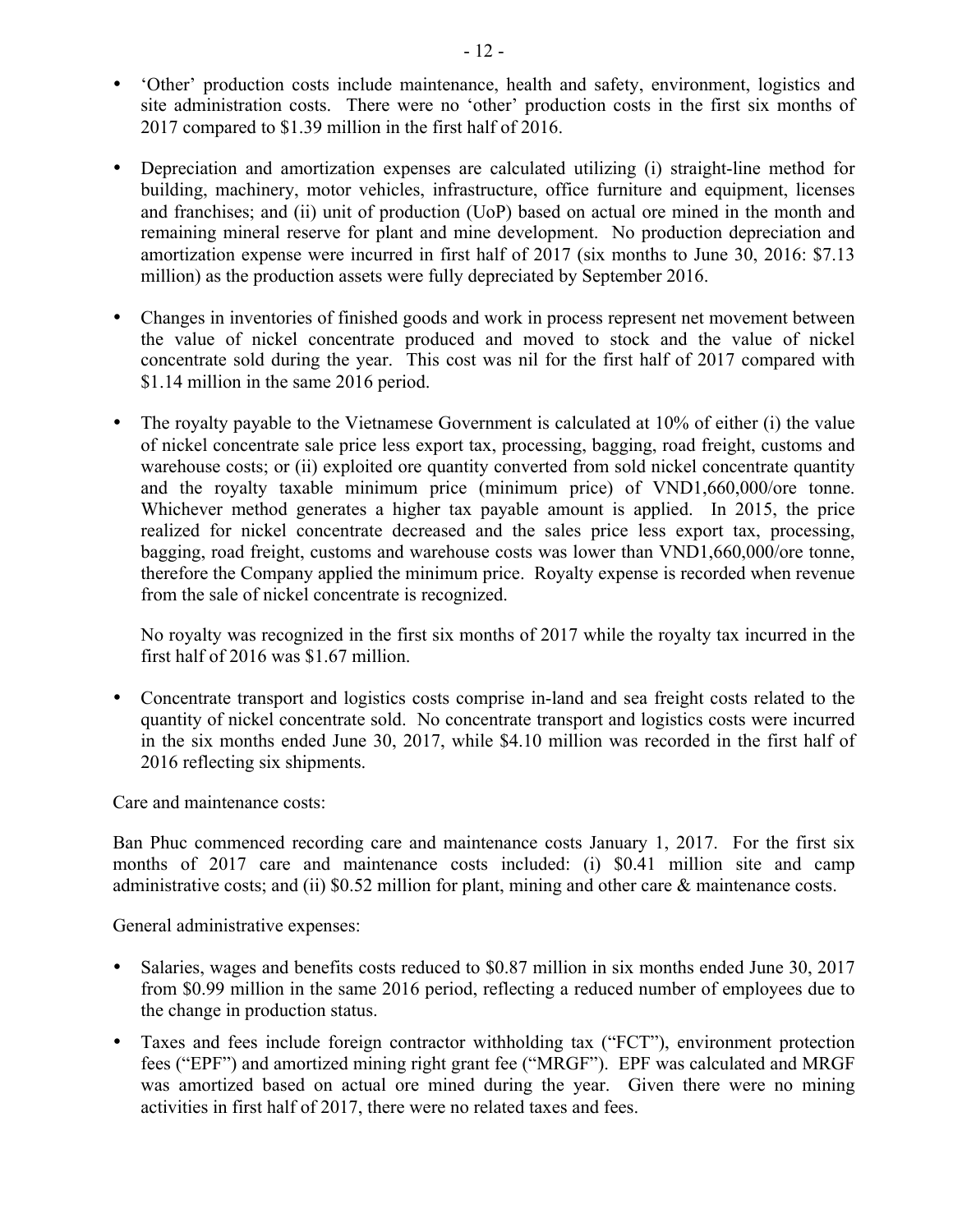- Professional, regulatory and other fees rose to \$0.31 million in the six months ended June 30, 2017 from \$0.24 million in the same 2016 period. This increase represented consultant fees for legal review and tax audit advisory during 2017.
- There was a decrease to \$0.05 million in travel expenses in the first six months of 2017 from \$0.17 million in the same 2016 period reflecting consultancy travel costs and contract completion departure costs for management personnel.
- Office, administrative and share-based compensation costs decreased to \$0.39 million in the first half of 2017 from \$0.45 million in the same 2016 period.

Exploration costs decreased to \$0.21 million in the first half of 2017 from \$0.37 million in the same 2016 period due to limited exploration activities and reduced headcount.

Financial expenses primarily include unrealized foreign exchange loss incurred when the Company revaluates U.S. cash balances into Canadian dollars, and FCT of intercompany loan interest expenses. Financial expenses increased to \$0.22 million in the first half of 2017 from \$0.07 million in the same period in 2016, reflecting increased cash balance in US dollar as at 30 June 2017 and the increased loan interest rate in first half of 2017 in comparison with the same 2016 period.

## **SIGNIFICANT ACCOUNTING POLICIES AND ESTIMATES**

In the application of the group's accounting policies, which are described in Note 3 of the notes to the consolidated financial statements, management is required to make judgments, estimates, and assumptions about carrying values of assets and liabilities that are not readily apparent from other sources. The estimates and associated assumptions are based on historical experience and various other factors that are believed to be reasonable under the circumstances, the results of which form the basis of making the judgments. Actual results may differ from these estimates.

The estimates and underlying assumptions are reviewed on an ongoing basis. Revisions to accounting estimates are recognized in the period in which the estimate is revised if the revision affects only that period or in the period of the revision and future periods if the revision affects both current and future periods.

The following are the critical judgments that management has made in the process of applying the group's accounting policies and that have the most significant effect on the amounts recognized in the Financial Statements:

### **Basis of presentation**

The consolidated financial statements of the Company have been prepared in accordance with International Accounting Standards ("IAS 34") "Interim Financial Reporting". The consolidated financial statements include the accounts of the Company and its wholly owned subsidiaries, AMR Nickel and Asian Nickel Exploration Limited and its 90% owned BPNM joint venture which is fully consolidated. The Company's presentation currency is Canadian dollars. The functional currency of AMR and its subsidiaries AMR Nickel Limited and Asian Nickel Exploration Limited is the Canadian dollar, while the U.S dollar is the functional currency of its subsidiary BPNM.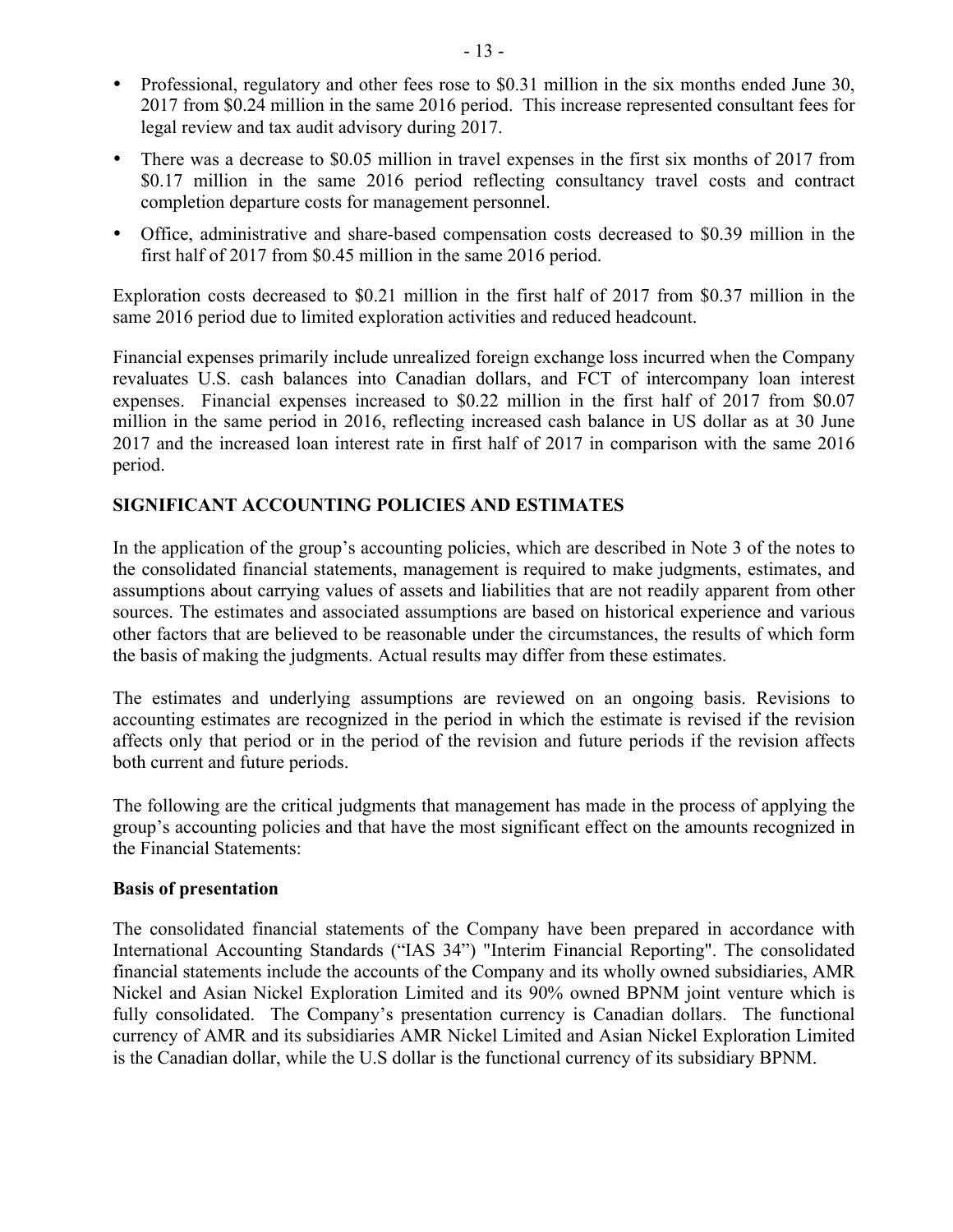**Going Concern**

Given the sustained low nickel price environment and forecasted nickel prices, the Ban Phuc mine was placed on care and maintenance at the start of the 2016 fourth quarter. The exploration potential at Ban Phuc remains a key strategic opportunity in the overall growth plan for AMR's Ban Phuc projects and remains the key focus for AMR's growth plan which includes a significant disseminated resource that is not economic at current nickel prices. There can be no assurance that the Company will restart the Ban Phuc mine and generate positive cash flow in future periods. Should the Company not be able to continue as a going concern, adjustments to the carrying values and classification of its assets and liabilities would be required, and these adjustments could be material.

As at June 30, 2017, the Company had cash and cash equivalents of \$2.65 million and \$3.2 million negative working capital. During the quarter ended June 30, 2017, the Company sustained a net loss of \$1.6 million and had an accumulated deficit of \$146.3 million. Whether the Company will be able to restart the Ban Phuc mine and generate positive cash flow is uncertain and depends on numerous factors, including but not limited to nickel prices and potential for identifying and developing further mineral resources. The Company intends to seek financing to address the working capital deficiency and fund further exploration of the Ban Phuc property. These factors indicate the existence of a material uncertainty that casts significant doubt about the Company's ability to continue as a going concern.

The business of mining and exploring for minerals involves a high degree of risk and there can be no assurance that current operations, including explorations programs, will result in profitable mining operations. The recoverability of the carrying value of exploration and development properties and the Company's continued existence is dependent upon the preservation of its interest in the underlying properties, the discovery of economically recoverable reserves, the achievement of profitable operations, the ability of the Company to raise additional financing, if necessary, or alternatively upon the Company's ability to dispose of its interest on an advantageous basis. Changes in future conditions could require material write-downs of the carrying values.

### **Asset Impairment**

The Company's mining and processing assets were fully amortized or impaired as at September 30, 2016.

To determine fair value, management assesses the recoverable amount of the assets using the net present value of expected future cash flows. The assessment of fair values requires the use of judgments and assumptions for estimated recoverable production, long term commodity prices, discount rates, rehabilitation costs, future capital requirements and operating performance. Changes in any of these judgments or assumptions could result in a significant difference between the carrying amount and fair value of these assets.

#### **Provision for rehabilitation costs**

The Company is required to decommission, rehabilitate and restore mines and processing sites at the end of their producing lives to a condition acceptable to the relevant authorities. The provision has been calculated taking into account the estimated future obligations including the costs of dismantling and removal of facilities, restoration and monitoring of the affected areas. The provision for future restoration costs is the estimate agreed with the expenditure required to settle the restoration obligation at the reporting date.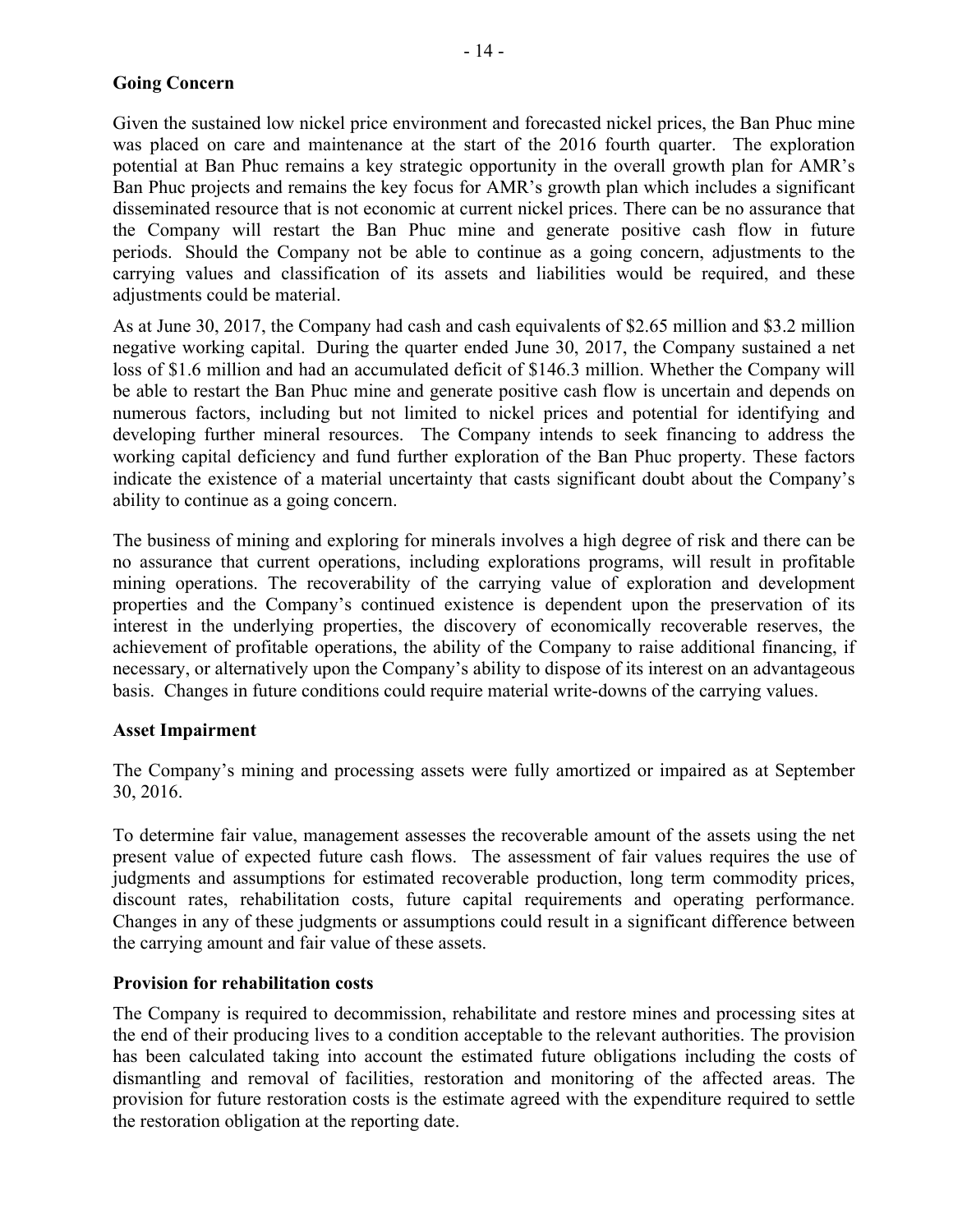#### **Ore reserve estimates**

Estimates of recoverable quantities of reserves include assumptions on commodity prices, exchange rates, discount rates and production costs for future cash flows. It also involves assessment and judgment of difficult geological models. The economic, geological and technical factors used to estimate ore reserves may change from period to period. Changes in ore reserves affect the carrying values of mine properties, property, plant and equipment and the provision for rehabilitation assets. Ore reserves are integral to the amount of depreciation and amortization that will be charged to the Consolidated Statement of Operations and Comprehensive Loss.

#### **Share-based compensation**

The Company has a share option plan, under which the fair value of all share-based awards is estimated using the Black-Scholes Option-Pricing Model at the grant date and amortized over the vesting periods. An individual is classified as an employee when the individual is an employee for legal or tax purposes or provides services similar to those performed by a direct employee, including directors of the Company. Share-based payments to non-employees are measured at the fair value of the goods or services received or the fair value of the equity instruments issued if it is determined the fair value of the goods or services cannot be reliably measured and are recorded at the date the goods or services are received. The amount recognized as an expense is adjusted to reflect the number of awards expected to vest.

Upon the exercise of the share purchase options, consideration paid together with the amount previously recognized in the share-based payment reserve is recorded as an increase to share capital. Charges for share purchase options that are forfeited before vesting are reversed from the share-based payments reserves. For those share purchase options that expire or are forfeited after vesting, the amount previously recorded in share-based payments reserve is transferred to deficit.

During the second quarter of 2017 the Company recognized share-based compensation expense in the amount of \$151,512 (Q2 2016: nil).

### **Off-Balance Sheet Arrangements**

The Company does not have any off-balance sheet arrangements at June 30, 2017.

### **Future Accounting Policies**

There were no new standards effective January 1, 2017 that had a material impact on the Company's consolidated financial statements. The Company has not early adopted any other standard, interpretation or amendment in the consolidated financial statements that have been issued, but not yet effective.

A number of new standards, amendments to standards and interpretations, are not yet effective for the year ended December 31, 2017, and have not been applied in preparing these consolidated financial statements. The following pronouncements are considered by the Company to be the most significant of several pronouncements that may affect the consolidated financial statements in future periods.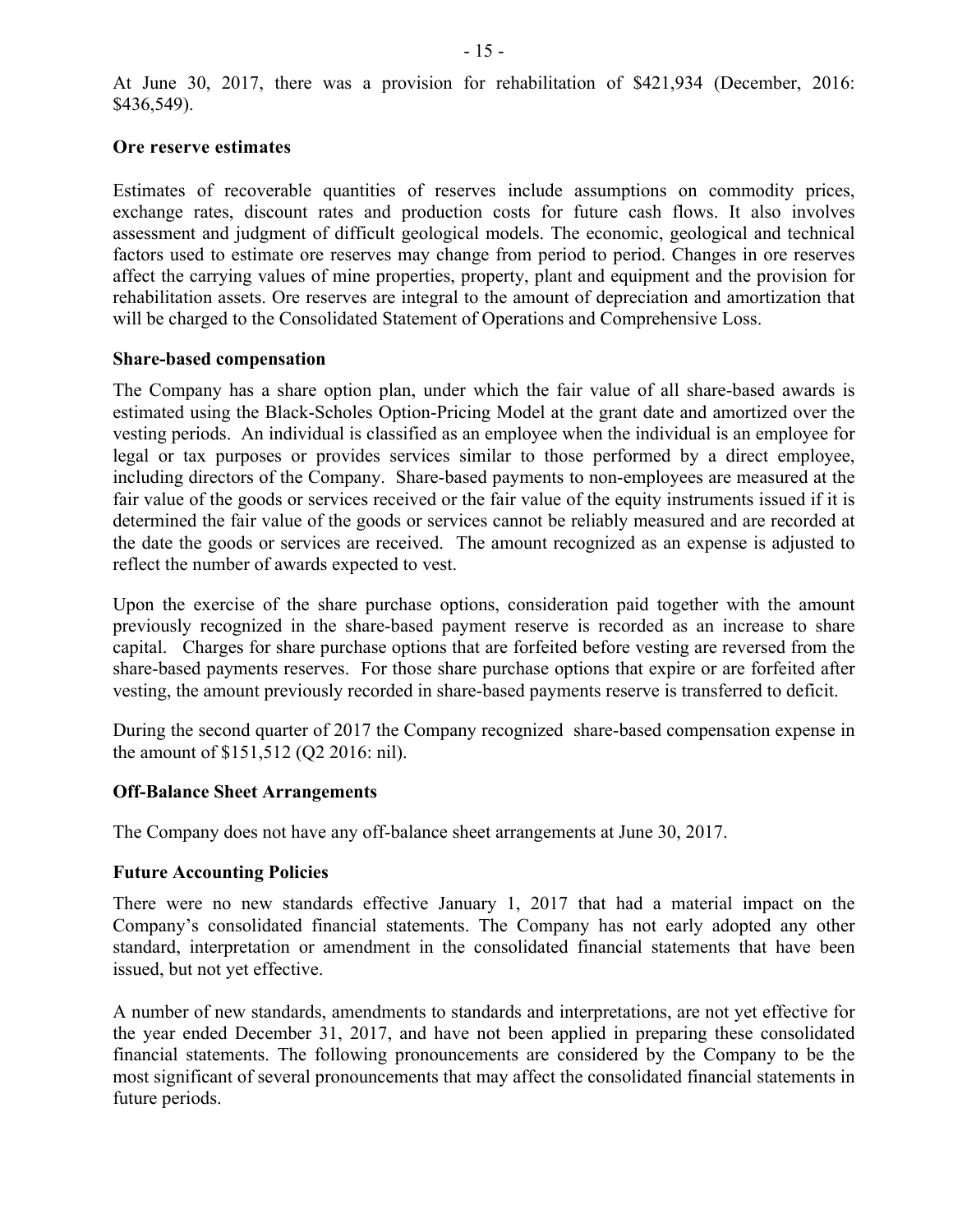### IFRS 9, *Financial Instruments ("IFRS 9")*

IFRS 9 will replace the multiple classification and measurement models in IAS 39, *Financial Instruments: Recognition and Measurement*, with a single model that has only two classification categories: amortized cost and fair value. The new standard also requires a single impairment method to be used, provides additional guidance on the classification and measurement of financial liabilities, and provides a new general hedge accounting standard.

The mandatory effective date has been set for January 1, 2018, however early adoption of the new standard is permitted. The Company does not intend to early adopt IFRS 9. The Company is currently evaluating the impact of IFRS 9 on its consolidated financial statements.

### IFRS 15, *Revenue from Contracts with Customers ("IFRS 15")*

IFRS 15 is effective for fiscal years commencing on or after January 1, 2018 and will replace IAS 18, *Revenue* and a number of revenue related standards and interpretations. IFRS 15 contains a single model that applies to contracts with customers and two approaches to recognizing revenue: at a point in time or over time. The model features a contract-based five-step analysis of transactions to determine whether, how much and when revenue is recognized. New estimates and judgmental thresholds have also been introduced, which may affect the amount and/or timing of revenue recognized.

The Company intends to adopt IFRS 15 in its consolidated financial statements for the annual period beginning on January 1, 2018. The Company is currently evaluating the impact of IFRS 15 on its consolidated financial statements.

### IFRS 16, *Leases ("IFRS 16")*

On January 13, 2016, the IASB published a new standard, IFRS 16, eliminating the current dual accounting model for lessees, which distinguishes between on-balance sheet finance leases and off-balance sheet operating leases. Under the new standard, a lease becomes an on-balance sheet liability that attracts interest, together with a new right-of-use asset. In addition, lessees will recognize a front-loaded pattern of expense for most leases, even when cash rentals are constant. IFRS 16 is effective for annual periods beginning on or after January 1, 2019, with earlier adoption permitted. The Company is currently evaluating the impact of IFRS 16 on its consolidated financial statements.

### IAS 12, *Income Taxes* (Amendments)

On January 19, 2016, the IASB issued Recognition of Deferred Tax Assets for Unrealized Losses as an amendment to IAS 12. The amendments clarify that the existence of a deductible temporary difference depends solely on a comparison of the carrying amount of an asset and its tax base at the end of the reporting period, and is not affected by possible future changes in the carrying amount or expected manner of recovery of the asset. The amendments apply retrospectively for annual periods beginning on or after January 1, 2017 with early adoption permitted.

### IFRS 2, *Share-Based Payment* (Amendments)

On June 20, 2016, the IASB issued amendments to IFRS 2 clarifying how to account for certain types of share-based payment transactions. The amendments provide requirements on the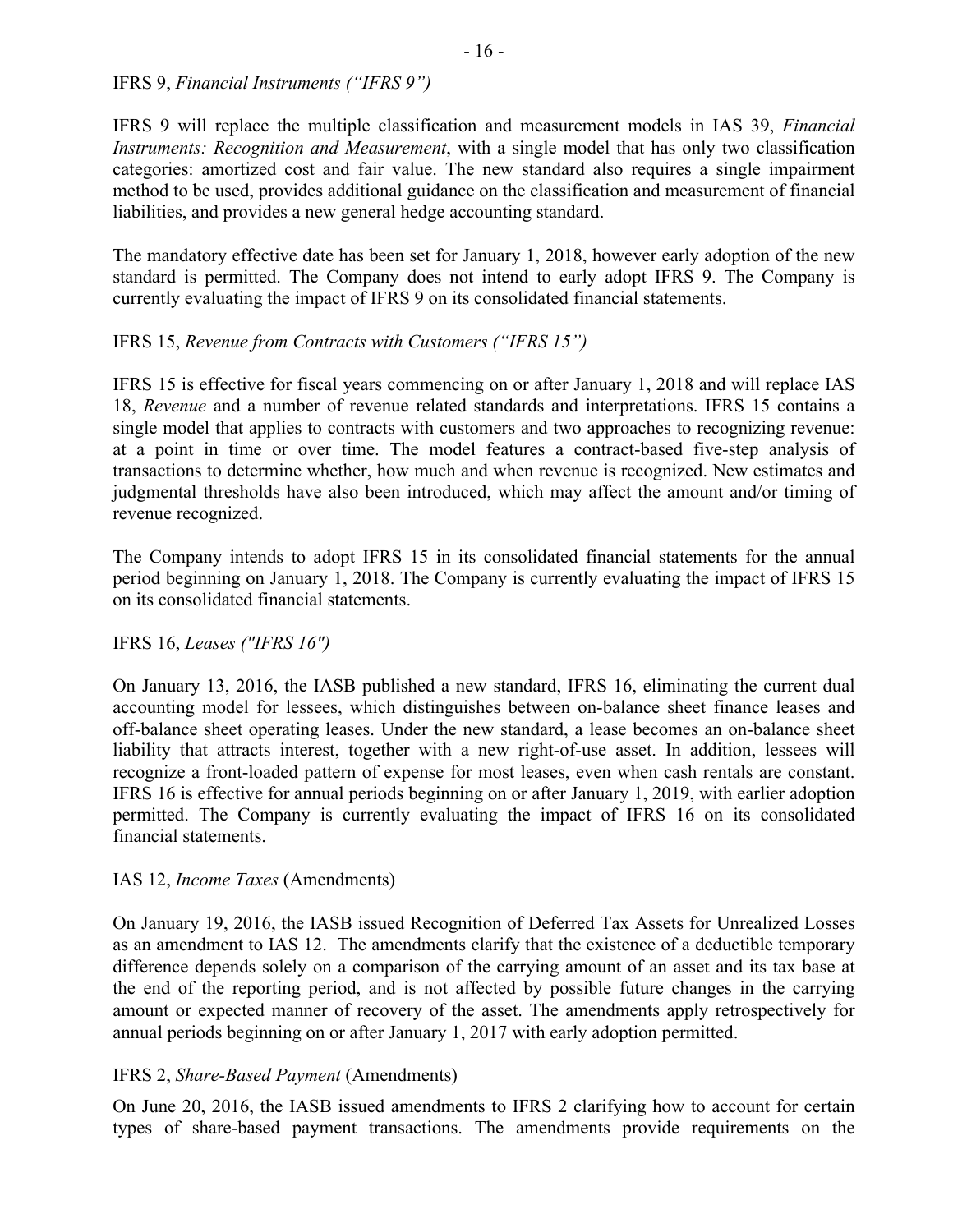accounting for: the effects of vesting and non-vesting conditions on the measurement of cashsettled share-based payments; share-based payment transactions with a net settlement feature for withholding tax obligations; and a modification to the terms and conditions of a share-based payment that changes the classification of the transaction from cash-settled to equity-settled.

The amendments apply for annual periods beginning on or after January 1, 2018. As a practical simplification, the amendments can be applied prospectively. Retrospective, or early, application is permitted if information is available without the use of hindsight. The Company intends to adopt the amendments to IFRS 2 in its consolidated financial statements for the annual period beginning on January 1, 2018. The Company is currently evaluating the impact of amendments to IFRS 2 on its consolidated financial statements.

### **TRANSACTIONS WITH RELATED PARTIES**

### **Directors**

Directors fees recognized in Q2 2017 was \$27,943.

### **Key management**

Salary expense incurred and accrued to key management persons during the second quarter of 2017 totalled \$104,597 (2016: \$211,249).

### **Pala Investment Limited**

During 2012 Pala Investment Limited (Pala) became a controlling shareholder of the Company.

On May 25, 2012, Pala purchased 108,333,333 units of the Company for gross proceeds of \$6,500,000. Each unit consisted of one common share and one half of one common share purchase warrant which entitles Pala to purchase one common share at a price of \$0.10 until May 25, 2017. Concurrently with this private placement, Pala purchased 49,481,600 AMR shares from the previous controlling shareholder. Following these transactions two Pala nominees were appointed to the Company's board of directors.

On December 18, 2012 Pala purchased 150,000,000 common shares of the Company under a private placement.

On December 20, 2012 Pala announced that they had purchased 25,891,581 shares of the Company by way of a share purchase agreement with a third party.

On March 28, 2013 Pala purchased 158,845,081 common shares of the Company pursuant to the excise of it basic subscription privilege in full under the Company's rights offering. In addition Pala purchased 77,262,232 common share of the Company pursuant to a standby commitment provided as part of the rights offering. Subsequent to these purchases Pala owned and controlled, directly or indirectly 569,813,827 common shares of the Company.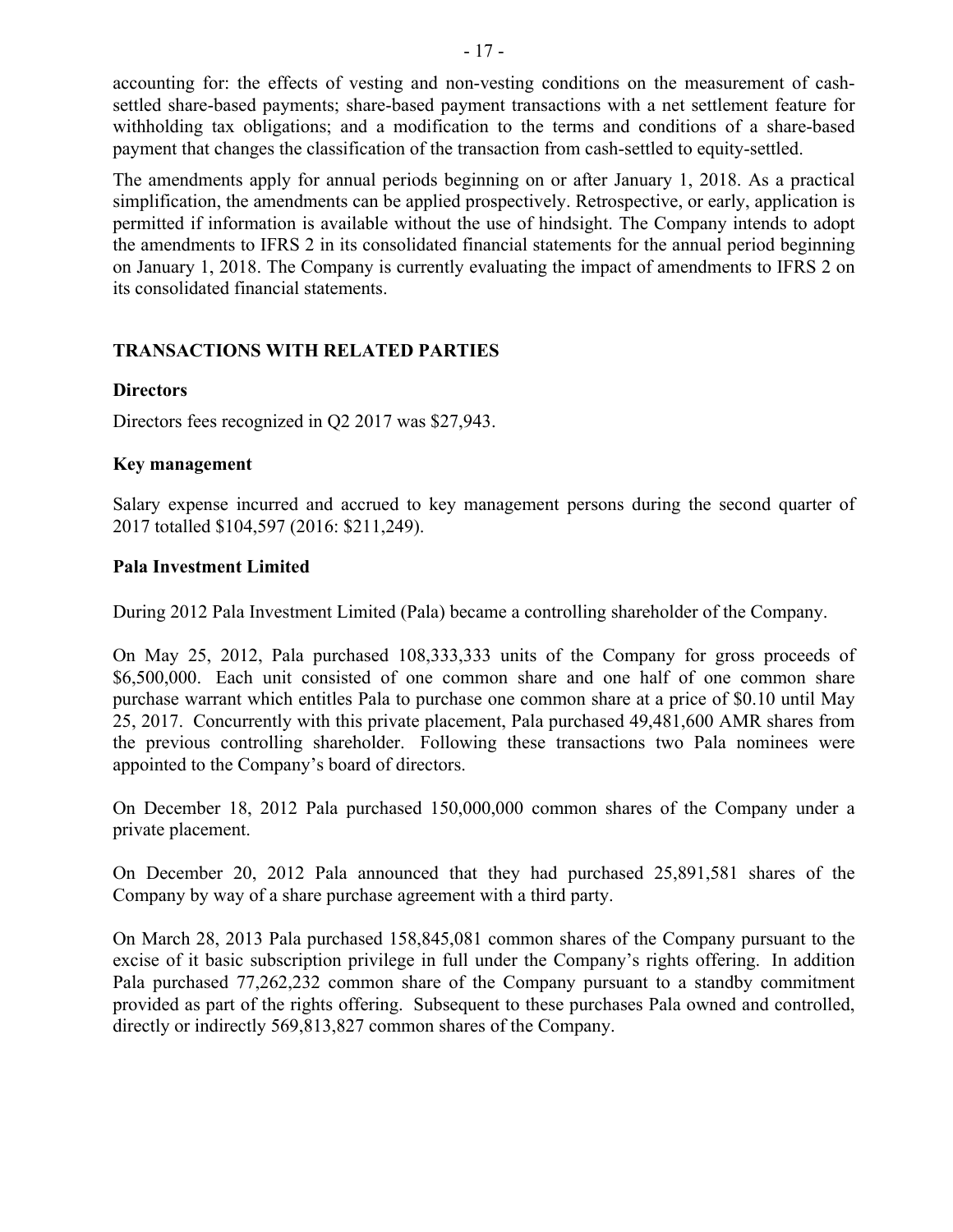### **RISK FACTORS**

Because of the nature of its business, the operations of the Company are subject to a number of risks, including the following, any one or all of which could have a material adverse effect on the Company and its business:

### **Dependence on the Ban Phuc Nickel Project**

AMR is primarily focused on the development of the Ban Phuc mine. AMR does not own any significant assets other than those related to AMR's ownership interest in the mine which is AMR's only mineral property and represents AMR's only immediate potential for future generation of revenues. Unless AMR acquires additional property interests, any adverse developments affecting the mine could have a material adverse effect upon AMR and would materially and adversely affect the potential mineral resource production, profitability, financial performance and results of operations of AMR.

### **Mine Life**

Due to the continued low nickel price management have assessed the economic viability of the mining operations and placed Ban Phuc into care and maintenance effective the start of Q4 2016.

### **Risk of the Revocation of Licences and Permits**

Any failure to comply strictly with applicable laws, regulations and local practices relating to mineral rights applications, including for exploration permits and exploitation or mining licenses, and tenure, could result in loss, reduction or expropriation of entitlements, the imposition of additional local or foreign parties as joint venture partners with carried or other interests or enforcement actions against us, including orders issued by regulatory or judicial authorities causing operations to cease or be curtailed, and may include corrective measures requiring capital expenditures, installation of additional equipment, or remedial actions. Furthermore, no assurance can be given that new rules and regulations will not be enacted or that existing rules and regulations will not be applied in a manner, which could limit or curtail production or development. Amendments to current laws and regulations governing operations and activities or mining and milling or more stringent implementation thereof could have a material adverse impact on us.

The occurrence of these various factors and uncertainties cannot be predicted and any of them could have an adverse effect on our operations or profitability.

### **Additional funding requirements**

Further exploration and development by the Company will depend upon the Company's ability to obtain necessary permits and also financing through the joint venturing of projects, equity financing, debt financing or other means. There is no assurance that the Company will be successful in obtaining the required permits, financing or obtaining such financing on acceptable terms. Failure to obtain required financing on a timely basis or on acceptable terms could have a material adverse effect on the Company's financial conditions, results of operations and liquidity and could cause the Company to forfeit all of parts of its property and reduce or terminate its operations.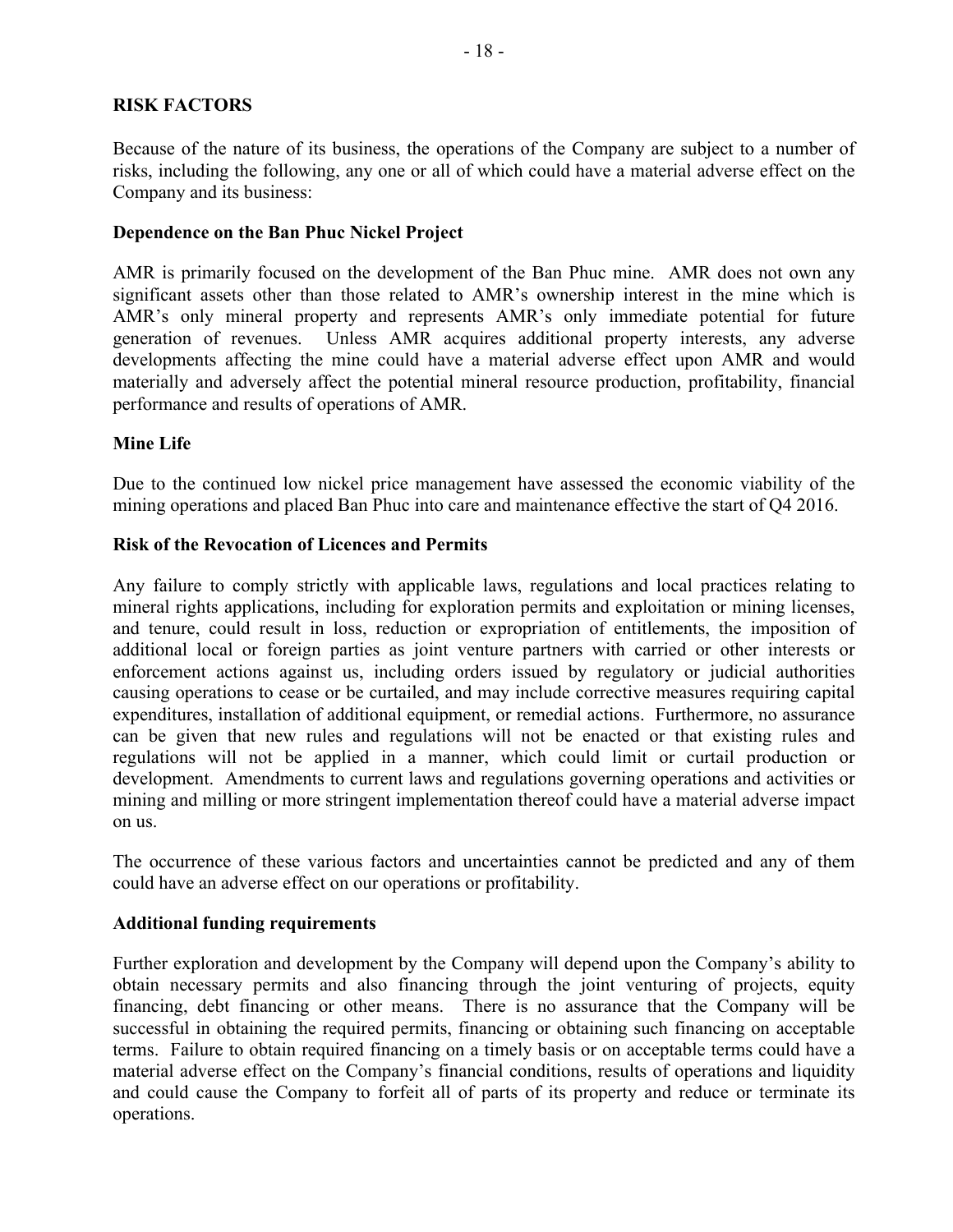Sales of substantial amounts of the Common Shares, or the availability of such Common Shares for sale, could adversely affect the prevailing market prices for the Company's securities. A decline in the market prices of the Company's securities could impair its ability to raise additional capital through the sale of new Common Shares should the Company desire to do so.

AMR may incur substantial costs in pursuing future capital requirements, including investment banking fees, legal fees, accounting fees, securities law compliance fees, printing and distribution expenses and other costs. The ability to obtain needed financing may be impaired by such factors as the capital markets (both generally and in the nickel industry in particular), the location of the Project in Vietnam and the price of nickel on the commodities markets (which will impact the amount of asset-based financing available) and/or the loss of key management personnel. Further, if the price of nickel on the commodities markets decreases, then potential revenues from the Project will likely decrease and such decreased revenues may increase the requirements for capital. If AMR is unable to obtain additional financing as needed, it may be required to reduce the scope of its operations or anticipated expansion, forfeit its interest in some or all of its properties, incur financial penalties or reduce or terminate its operations.

### **The Company has entered into an off-take agreement with a single customer for all of the production from the Project.**

In April 2008, BPNM entered into the Off-Take Agreement for all of the concentrate production from the Project from the currently defined resources. Jinchuan is a large Chinese enterprise. As of January 9, 2017 the Company has settled up to and including shipment 42, with no further settlements remaining. The Off-Take Agreement also granted Jinchuan a first refusal option on additional nickel concentrates that BPNM may produce from new projects other than the Project. AMR is working with Jinchuan under the conditions of the current Off-Take Agreement now that Ban Phuc Nickel has moved into Care and Maintenance phase.

### **AMR may not meet its future production targets or its cost estimates**

The ability of the Ban Phuc mine to have future nickel production is dependent on the successful development of mines and/or expansion of mining operations in the future which rely on the accuracy of predicted factors including capital and operating costs, metallurgical recoveries, reserve estimates, and future prices, as well as accurate feasibility studies, acquisition of land and surface rights and issuance of necessary permits/approvals. Actual production and costs may vary from the estimates for a variety of reasons such as estimates of grade, tonnage, dilution and metallurgical and other characteristics of the ore varying in the actual ore mined, revisions to mine plans, risks and hazards associated with mining, adverse weather conditions, unexpected labor shortages or strikes, equipment failures and other interruptions in production capabilities. Production costs in the future may also be affected by increased stripping costs, increases in level of ore impurities, labor costs, raw material costs, inflation and fluctuations in currency exchange rates. Failure to achieve future production targets or cost estimates could have a material adverse impact on AMR's future sales, profitability, cash flow and overall financial performance.

### **Mining operations are vulnerable to supply chain disruptions**

AMR's future operations could be adversely affected by shortages of, as well as lead times to deliver, strategic spares, critical consumables and mining equipment. In the past, other mining companies have experienced shortages in critical consumables, particularly as production capacity in the global mining industry has expanded in response to increased demand for commodities, and it has experienced increased delivery times for these items. Shortages of strategic spares, critical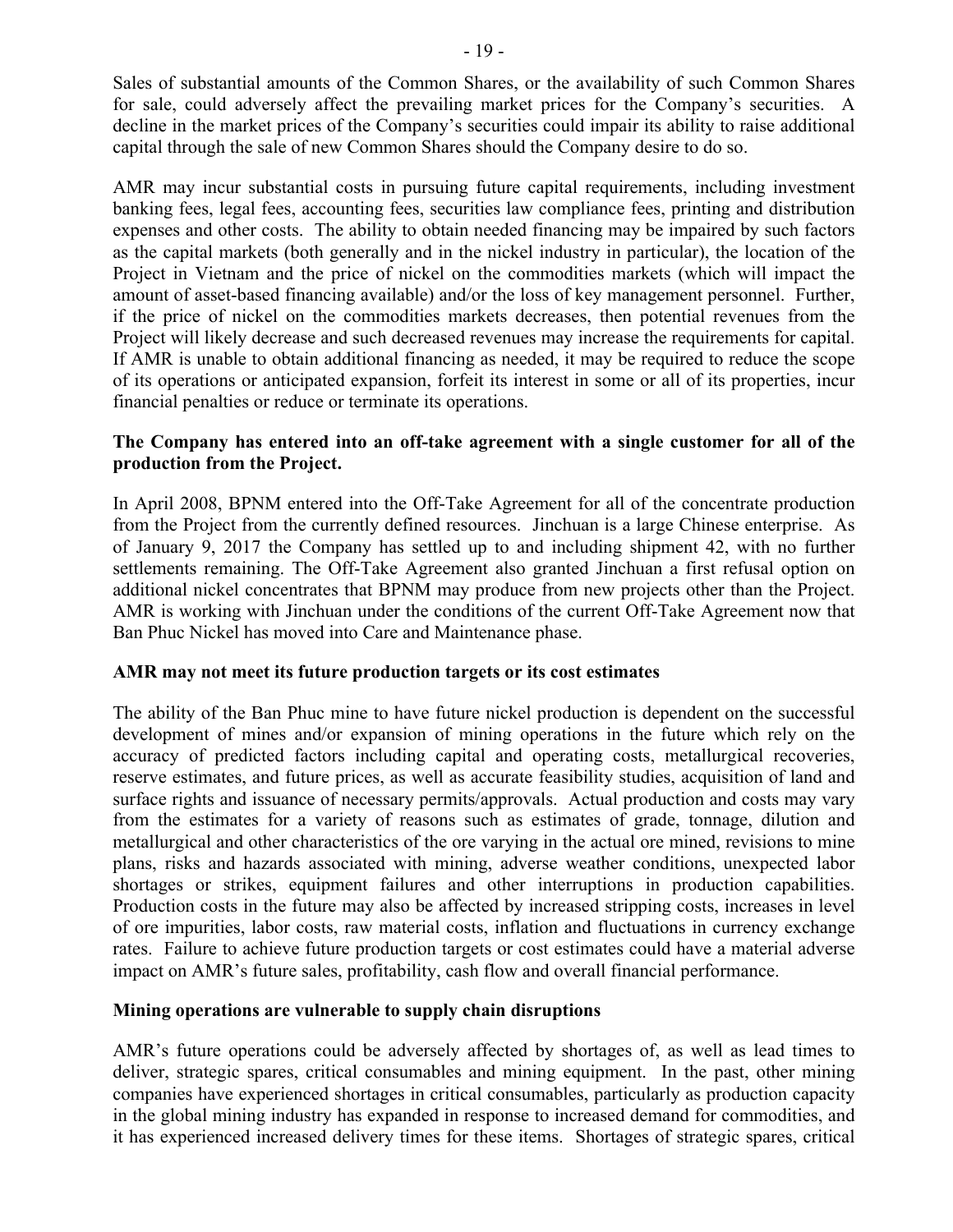consumables or mining equipment, could in the future, result in production delays and productions shortfalls, and increases in prices could result in an increase in both operating costs and the capital expenditure to maintain and develop mining operations.

AMR and other nickel mining companies, have influence over manufacturers and suppliers of these items. In certain cases, there may be only limited suppliers for certain strategic spares, critical consumables or mining equipment who command superior bargaining power relative to AMR, or it could at times face limited supply or increased lead time in the delivery of such items.

If AMR experiences shortages, or increased lead times in delivery of strategic spares, critical consumables or mining equipment, its future results of operations and financial condition could be adversely affected.

### **Political Risk and Economic Instability**

AMR's exploration, development and future operation activities occur in Vietnam. As such, AMR may be affected by possible political or economic instability in Vietnam. There can, for example, be no assurance that future political and economic conditions in Vietnam will not result in the government adopting policies respecting foreign ownership and development of interests in mineral resources, which could be adverse to the Company's interests or profitability. The risks include, but are not limited to, terrorism, military repression, fluctuations in currency exchange rates and high rates of inflation. Changes in resource development or investment policies or shifts in political attitude in Vietnam may prevent or hinder AMR's business activities and render the Project unprofitable by preventing or impeding future property exploration, development or mining. Operations may be affected in varying degrees by government regulations with respect to restrictions on production, price controls, export controls, restrictions on repatriation of earnings, royalties and duties, income taxes, nationalization of property or businesses, expropriation of property, maintenance claims, environmental legislation, land use, land claims of local people, water use and mine safety. The laws on foregoing investment and mining are still evolving in Vietnam and it is not known how they will evolve. In particular, the current law on minerals allows the government to announce areas where mining activities are prohibited (or temporarily prohibited) for reasons of national defense, security, protection of historical or cultural sites, scenery or other public interests, subject only to providing fair and equitable treatment in respect of damage caused where mineral activities are being legally conducted therein. The effect of these factors cannot be accurately predicted.

### **Vietnamese tax laws are open to interpretation and, with respect to mining and refining, there are no clear precedents to properly guide AMR's tax policies**

Management of AMR considers that AMR has made adequate provision for tax liabilities to the Vietnamese national, provincial and local authorities based on correspondence with such authorities and on external advice received. However, because Vietnam's tax laws, especially with respect to mining and refining are evolving and open to interpretation, there is a risk that material additional and/or back-dated taxes and penalties may be levied on AMR, which could adversely impact its results of operations and financial condition of AMR.

### **Mining, processing, development and exploration activities depend, to one degree or another, on adequate infrastructure.**

Reliable roads, bridges, power sources and water supply are important determinants, which affect capital and operating costs. AMR's inability to secure adequate water and power resources, as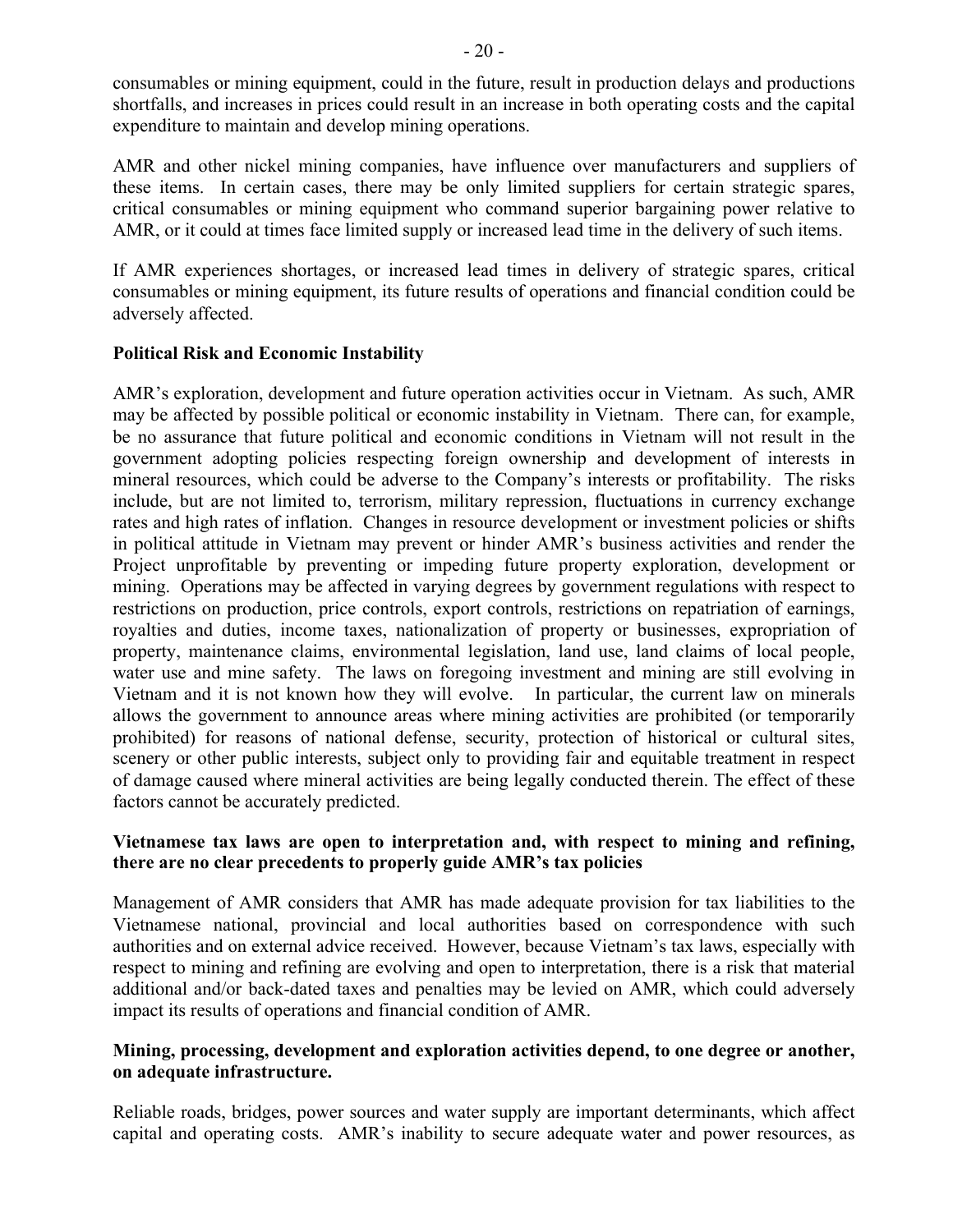well as other events such as unusual or infrequent weather phenomena, sabotage, government or other interference in the maintenance or provision of such infrastructure could adversely affect AMR's operations, financial condition and results of operations.

#### **AMR is dependent on outside parties for the conduct of its business**

AMR has relied upon consultants, engineers and other service providers and intends to rely on these parties for development, construction, and operating expertise. Substantial expenditures are required to construct mines to establish mineral reserves through drilling, to carry out environmental and social impact assessments, to develop metallurgical processes to extract metal from ore and, in the case of new exploration, to develop the exploration and plant infrastructure at any particular site. If such parties' work is deficient or negligent or is not completed in a timely manner, it could have a material adverse effect on the Project.

#### **Exchange rates**

The profitability of AMR may decrease when affected by fluctuations in the foreign currency exchange rates between the United States dollar, the Canadian dollar, the Australian dollar and the Vietnamese dong. Exchange rate fluctuations affect the costs of development activities that AMR incurs in United States dollars, Australian dollars and Vietnamese dong. AMR does not currently take any steps to hedge against currency fluctuations.

Certain directors and officers may have conflicts of interest.

Certain of the directors and officers of AMR are engaged in, and will continue to engage in, other business activities on their own behalf and on behalf of other companies, including activities involving mining and mineral exploration, and, as a result of these and other activities, such directors and officers of AMR may become subject to conflicts of interest. The BCBCA provides that in the event that a director has an interest in a contract or proposed contract or agreement, the director shall disclose his interest in such contract or agreement and shall refrain from voting on any matter in respect of such contract or agreement unless otherwise provided under the BCBCA. To the extent that conflicts of interest arise, such conflicts will be resolved in accordance with the provisions of the BCBCA.

#### **Illiquid market for AMR's securities**

AMR shares are highly illiquid and cannot be easily sold in the market without significant risk of a loss in value. Further contributing to AMR's illiquidity, is the fact that a small group of shareholders currently hold over 88% of its Common Shares. There can be no assurance that an active market for AMR's securities will develop. In addition, the market price of the securities of AMR at any given point in time may not accurately reflect the long-term value of AMR. Furthermore, responding to any events or circumstances resulting from the risk factors described herein could result in substantial costs and divert management's attention and resources.

#### **Significant Shareholder**

At the date of this report, Pala has control over AMR and its interests may conflict with those of other shareholders. Pala owns, directly 569,813,827 Common Shares, representing approximately 72.2% of the issued and outstanding Common Shares on a non-diluted basis. Pala has a significant influence in any matter coming before a vote of shareholders and Pala alone will be in a position to prevent approval of certain matters requiring shareholder approval. Investors should be aware that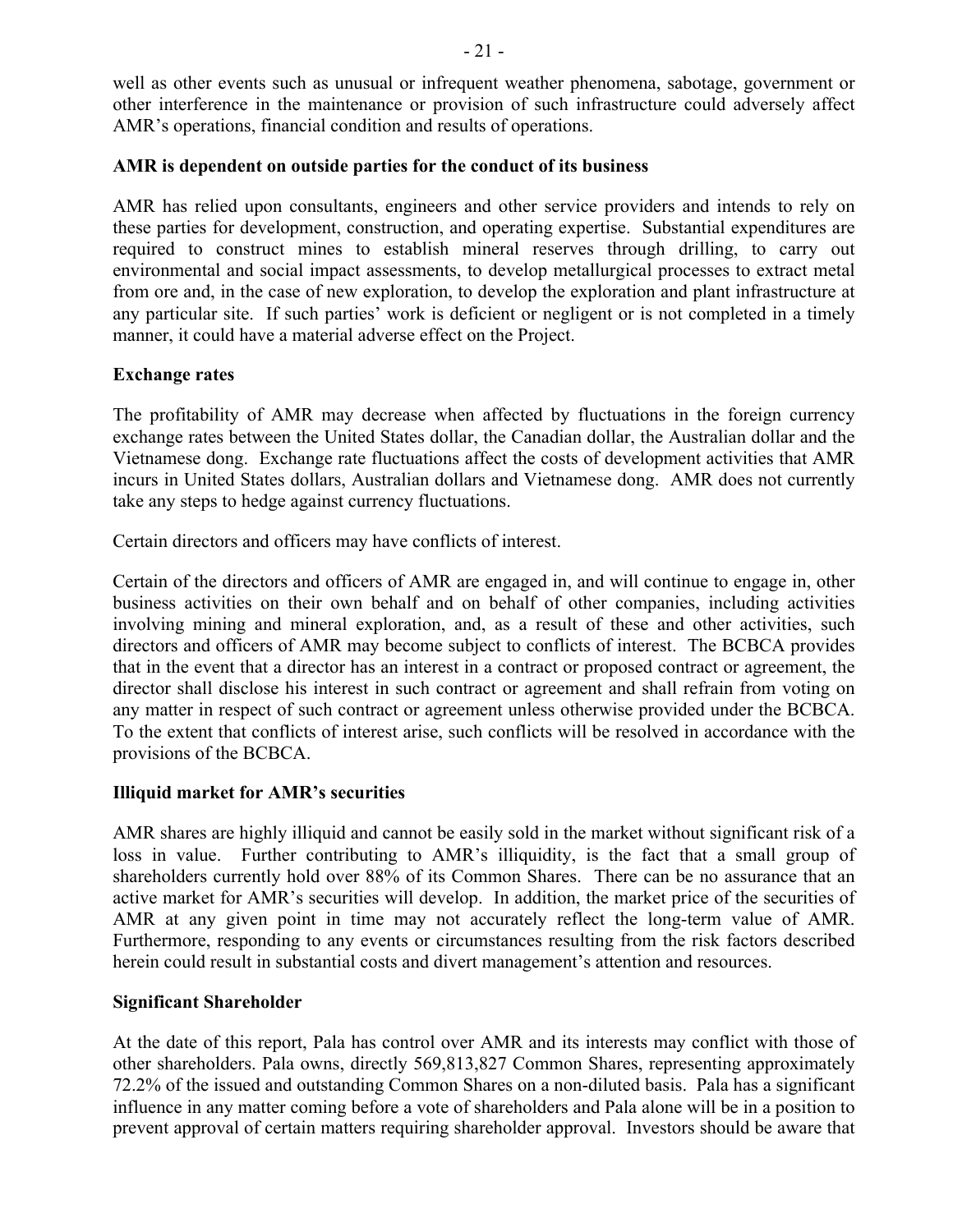votes in respect of the Common Shares may be significantly influenced by a small group of insiders as detailed in the table below. Pala is also able to effect certain fundamental changes to AMR in accordance with the BCBCA because it is able to, on its own, meet the applicable 66 2/3% voting threshold for shareholder approval to effect such changes.

| <b>Shareholder</b>                                  | <b>Number of Common</b><br>Shares <sup>(1)</sup> | <b>Percentage of Common</b><br><b>Shares Outstanding</b> |
|-----------------------------------------------------|--------------------------------------------------|----------------------------------------------------------|
| Pala Investments Limited                            | 569,813,827                                      | 72.2%                                                    |
| Melior Resource Inc                                 | 47,272,727                                       | $6.0\%$                                                  |
| Lion Selection Group Limited <sup>(2)</sup>         | 39,950,288                                       | $5.1\%$                                                  |
| Malaysia Smelting Corporation Berhad <sup>(3)</sup> | 31,297,661                                       | $4.0\%$                                                  |
| <b>Total</b>                                        | 688,334,503                                      | 87.3%                                                    |

### **Notes:**

- (1) Based on information posted on SEDI as of August 28, 2017.
- (2) Of the 39,950,288 Common Shares, 16,666,666 are held by Lion Selection Group Limited and 23,283,622 are held by its affiliate Asian Lion Limited, an entity which is 100% owned by Lion Selection Group Limited**.**
- (3) Pala has a right of first refusal to purchase the Common Shares held by MSC, which if exercised would bring Pala's ownership to 601,111,488 Common Shares, representing approximately 76.2% on a non-diluted basis.

### **Mining industry**

The exploration for and development of mineral deposits involves significant risks, which even a combination of careful evaluation, experience and knowledge may not eliminate. While the discovery of a mineral deposit may result in substantial rewards, few properties that are explored are ultimately developed into producing mines. Major expenses may be required to locate and establish mineral reserves, to develop metallurgical processes and to construct mining and processing facilities at a particular site. It is impossible to ensure that the activities currently planned by the Company will result in profitable commercial mining operations. Whether a mineral deposit will be commercially viable depends on a number of factors, some of which are: the particular attributes of the deposit, such as size, grade and proximity to infrastructure; metal prices, which are highly cyclical; and government regulations, including regulations relating to prices, taxes, royalties, land tenure, land use, importing and exporting of minerals and environmental protection. The exact effect of these factors cannot accurately be predicted, but in combination they could result in the Company not receiving an adequate return on invested capital.

The Company's activities are subject to all the hazards and risks normally encountered in the exploration for, and development and production of minerals, including unusual and unexpected geologic formations, seismic activity, rock bursts, cave-ins, flooding and other conditions involved in the drilling and removal of material, any of which could result in damage to, or destruction of, mines and other producing facilities, damage to life or property, environmental damage and possible legal liability. Milling operations are subject to hazards such as equipment failure or failure of retaining dams around tailings disposal areas, which may result in environmental pollution and consequent liability.

### **Limited production revenues; history of losses**

To date, the Company has only limited production revenue from mining operations, as commercial production at Ban Phuc commenced late in 2013. There can be no assurance that significant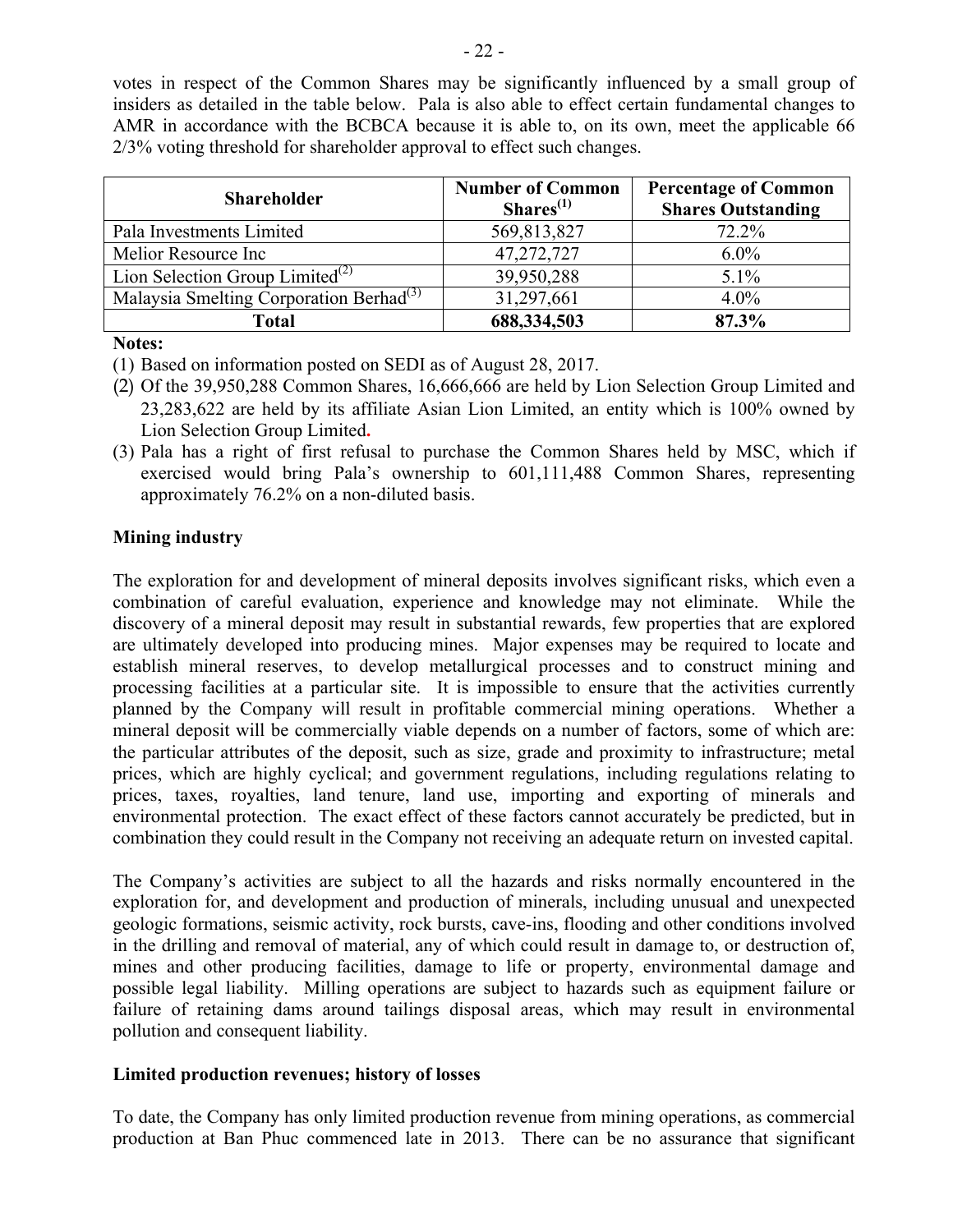additional losses will not occur in the near future or that the Company will be profitable in the future. The Company's operating expenses and capital expenditures may increase in subsequent years as the costs for consultants, personnel and equipment associated with advancing exploration, development and commercial production of its properties are incurred. The amounts and timing of expenditures will depend on the progress of ongoing exploration and development, the results of consultant's analysis and recommendations, the rate at which operating losses are incurred, the execution of any joint venture agreements with strategic partners, the Company's acquisition of additional properties and other factors, many of which are beyond the Company's control.

### **Competition**

The mining business is competitive in all of its phases. The Company competes with numerous other companies and individuals, including competitors with greater financial, technical and other resources than the Company, in the search for and the acquisition of attractive mineral properties. The Company's ability to acquire properties in the future will depend not only on its ability to develop the Project, but also in its ability to select and acquire other suitable producing properties or prospects for mineral exploration or development. There can be no assurance that the Company will be able to compete successfully with others in acquiring such properties or prospects.

#### **Insurance and uninsured risks**

The Company's business is subject to a number of risks and hazards generally, including adverse environmental conditions, industrial accidents, labour disputes, unusual or unexpected geological conditions, ground or slope failures, cave-ins, changes in the regulatory environment and natural phenomena such as inclement weather conditions, floods and earthquakes. Such occurrences could result in damage to its mineral properties or production facilities, personal injury or death, environmental damage to the Company's properties or the properties of others, delays in development or mining, monetary losses and possible legal liability.

While the Company has obtained certain insurance to protect itself against the potential risks associated with its operations, the Company may not be able to maintain insurance to cover such risks at economically feasible premiums and such insurance coverage may not continue to be available or may not be adequate to cover any resulting liability. Moreover, insurance against risks such as environmental pollution or other hazards as a result of exploration and production is not generally available to the Company or to other companies in the mining industry on acceptable terms. The Company might also become subject to liability for pollution or other hazards which may not be insured against or which the Company may elect not to insure against because of premium costs or other reasons. Losses from these events may cause the Company to incur significant costs that could have a material adverse effect upon its financial performance and results of operations.

#### **Government regulation**

The Company's exploration, development and operating activities are subject to various laws governing prospecting, mining, development, production, taxes, labour standards and occupational health, mine safety, toxic substances, land use, water use, land claims of local residents and other matters. Although the Company's planned activities will be carried out in accordance with all applicable rules and regulations, there can be no assurance that new rules and regulations will not be enacted or that existing rules and regulations will not be applied in a manner which could limit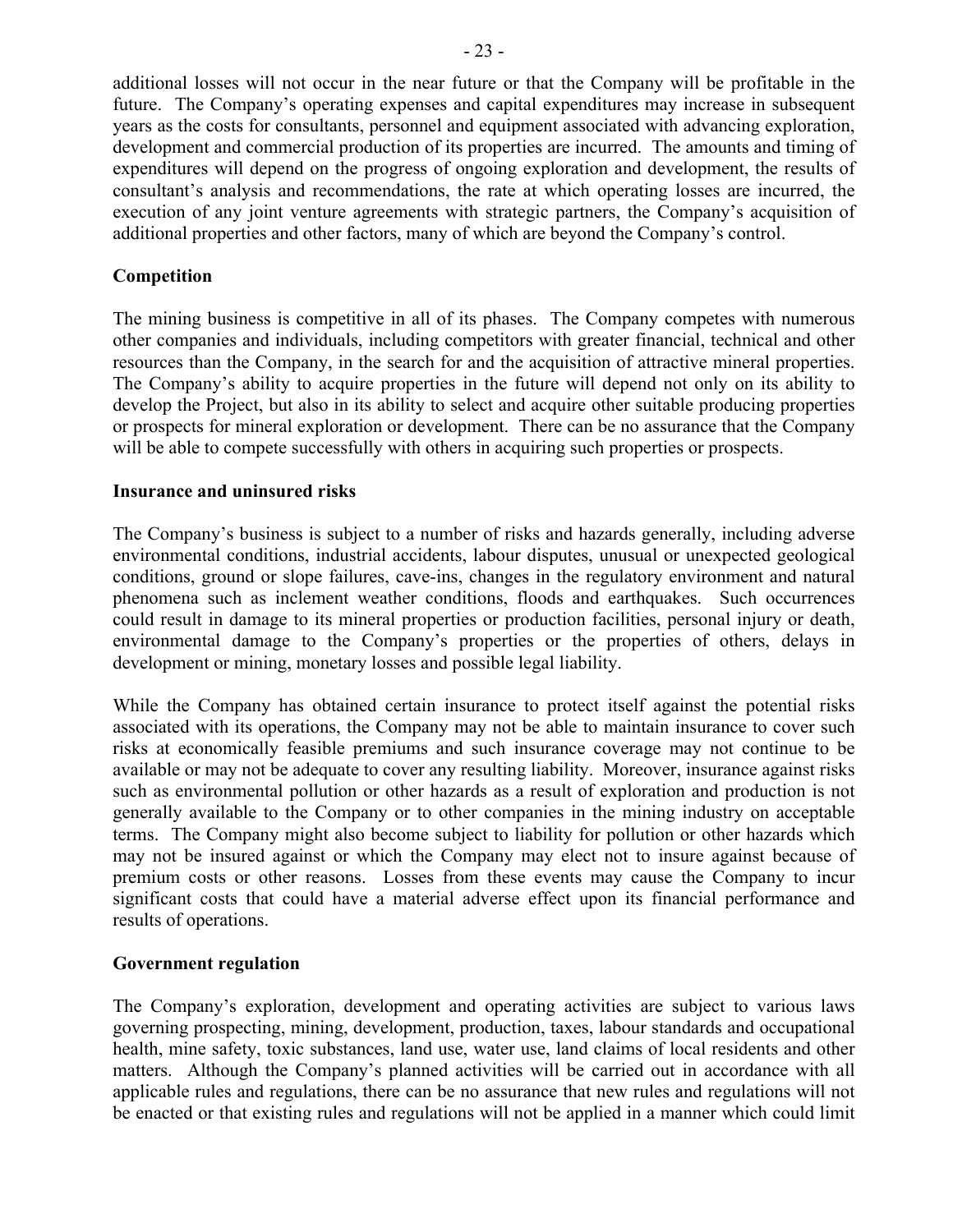or curtail such planned activities with materially adverse impacts on financial performance and profitability.

The mineral rights and interests of the Company are subject to obtaining government approvals, licences and permits, land clearance being completed and land use rights being obtained. Such approvals, licences and permits and the completion of land clearance and obtaining of land use rights are, as a practical matter, subject to the discretion of the government or governmental officials. No assurance can be given that the Company will be successful in obtaining or maintaining any or all of the various approvals, licences and permits in full force and effect without modification or revocation. To the extent such approvals are required and not obtained, the Company may be curtailed or prohibited from continuing or proceeding with planned activities.

Failure to comply with applicable laws, regulations and permitting requirements may result in enforcement actions thereunder, including orders issued by regulatory or judicial authorities causing operations to cease or be curtailed, and may include corrective measures requiring capital expenditures, installation of additional equipment, or remedial actions. Parties engaged in mining operations or in the exploration or development of mineral properties may be required to compensate those suffering loss or damage by reason of the mining activities and may have civil or criminal fines or penalties imposed for violations of applicable laws or regulations.

Application of or amendments to current laws and regulations governing operations or more stringent implementation thereof could have a substantial adverse impact on the Company and cause increases in exploration expenses, capital expenditures or production costs or reduction in levels of production at producing properties or require abandonment or delays in development of new mineral properties.

### **Personnel**

The Company is dependent on obtaining and retaining the services of management and skilled personnel. Failure to obtain such services or the loss of them could have a material adverse effect on the Company's operations. There can be no assurance that the required personnel will be available on suitable terms.

#### **Environmental risks and hazards**

All phases of the Company's activities will be subject to environmental regulation mandating, among other things, the maintenance of air and water quality standards and land reclamation; and limitations on the generation, transportation, storage and disposal of solid and hazardous waste. Environmental legislation is evolving in a manner which will require stricter standards and enforcement, increased fines and penalties for non-compliance, more stringent environmental assessments of proposed projects and a heightened degree of responsibility for companies and their officers, directors and employees. There can be no assurance that future changes in environmental regulation will not adversely affect the Company's operations.

### **Enforceability of civil liabilities**

Certain of the Company's directors and officers reside outside Canada. Substantially all of the assets of such persons are, and substantially all of the assets of the Company are, located outside Canada. It may not be possible for investors to effect service of process within Canada upon such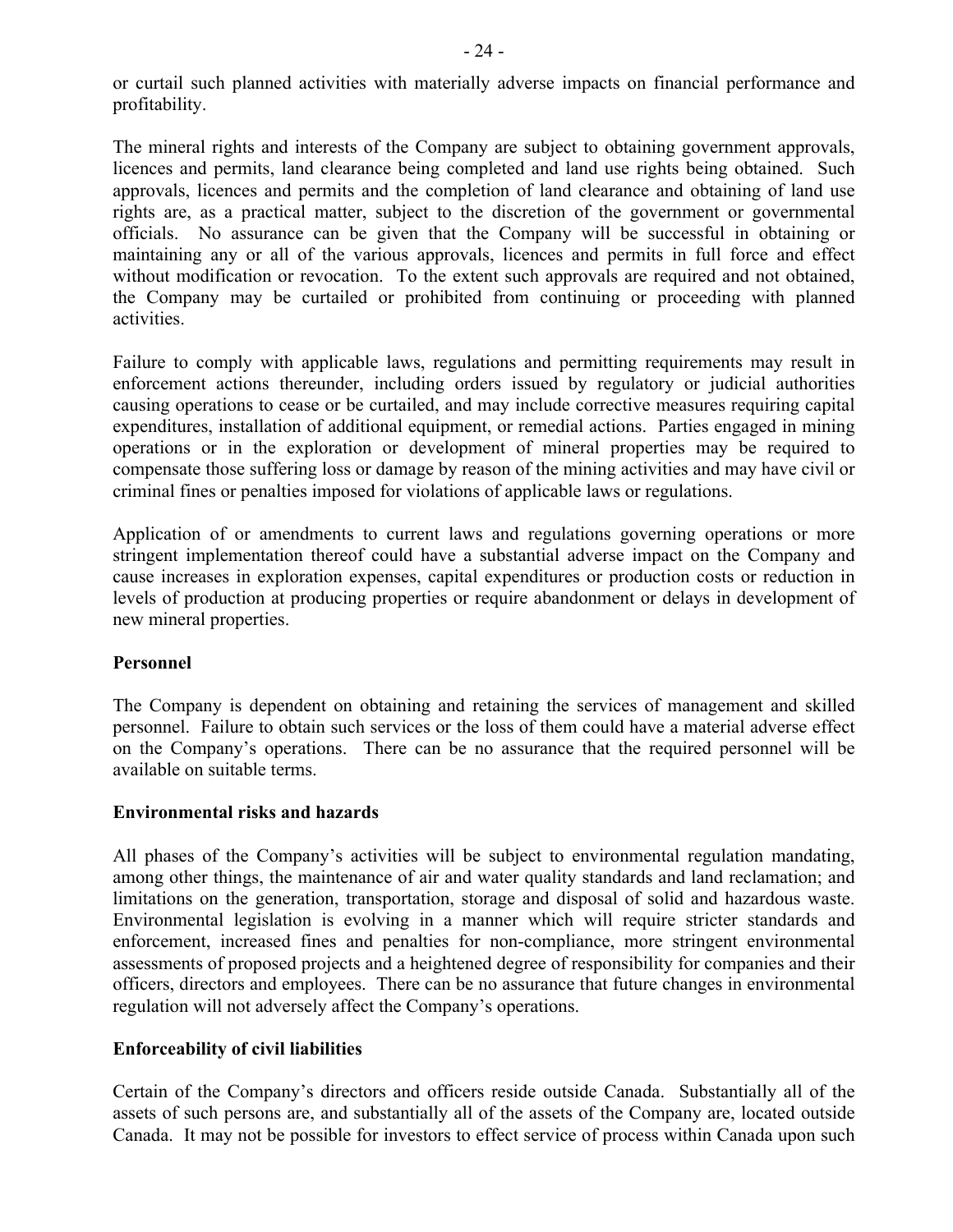persons and it may also not be possible to enforce against the Company and/or such persons judgments obtained in Canadian courts predicated upon the civil liability provisions of applicable securities laws in Canada.

### **Litigation risk**

All industries, including the mining industry, are subject to legal claims, with and without merit. The Company may be involved from time to time in various routine legal proceedings, which include labour matters such as unfair termination claims, supplier matters and property issues incidental to its business. Defence and settlement costs can be substantial, even with respect to claims that have no merit. Due to the inherent uncertainty of the litigation process, the resolution of any particular legal proceeding could have a material effect on financial position and results of operations.

### **The market price for Common Shares cannot be assured**

The market price of a publicly traded stock is affected by many variables, some of which are not directly related to the success of AMR. In recent years, the securities markets have experienced a high level of price and volume volatility, and the market price of securities of many companies, particularly those considered to be junior companies, has experienced wide fluctuations which have not necessarily been related to the operating performance, underlying asset values or prospects of such companies. There can be no assurance that such fluctuations will not affect the price of AMR's securities in the future.

### **FINANCIAL INSTRUMENTS**

The Company's financial instruments consist of cash and cash equivalents, accounts receivable, trade and other payables, and the project financing loan. The fair values of these financial instruments are not materially different from their carrying values.

In respect of credit risk on its bank accounts and investments. Credit risk on bank accounts and short term investments is limited through maintaining the Company's balances with high credit financial institutions.

The Company is exposed to the financial risk related to the fluctuation of foreign exchange rates. The Company has offices in Canada and Vietnam and holds cash in Canadian, United States, and Australian dollars and in Vietnamese Dong.

A significant change in the currency exchange rates between the Canadian dollar relative to the US dollar, the Australian dollar and Vietnamese Dong could have an effect on the Company's results of operations, financial position or cash flows.

With regards to liquidity risk, the Company has in place a planning and budgeting process to aid in determining the funds required to support normal operating requirements on an ongoing basis, including capital development and exploration expenditures. Discussions about going concern are included in Note 1, Nature of operations and going concern, in the annual financial statements.